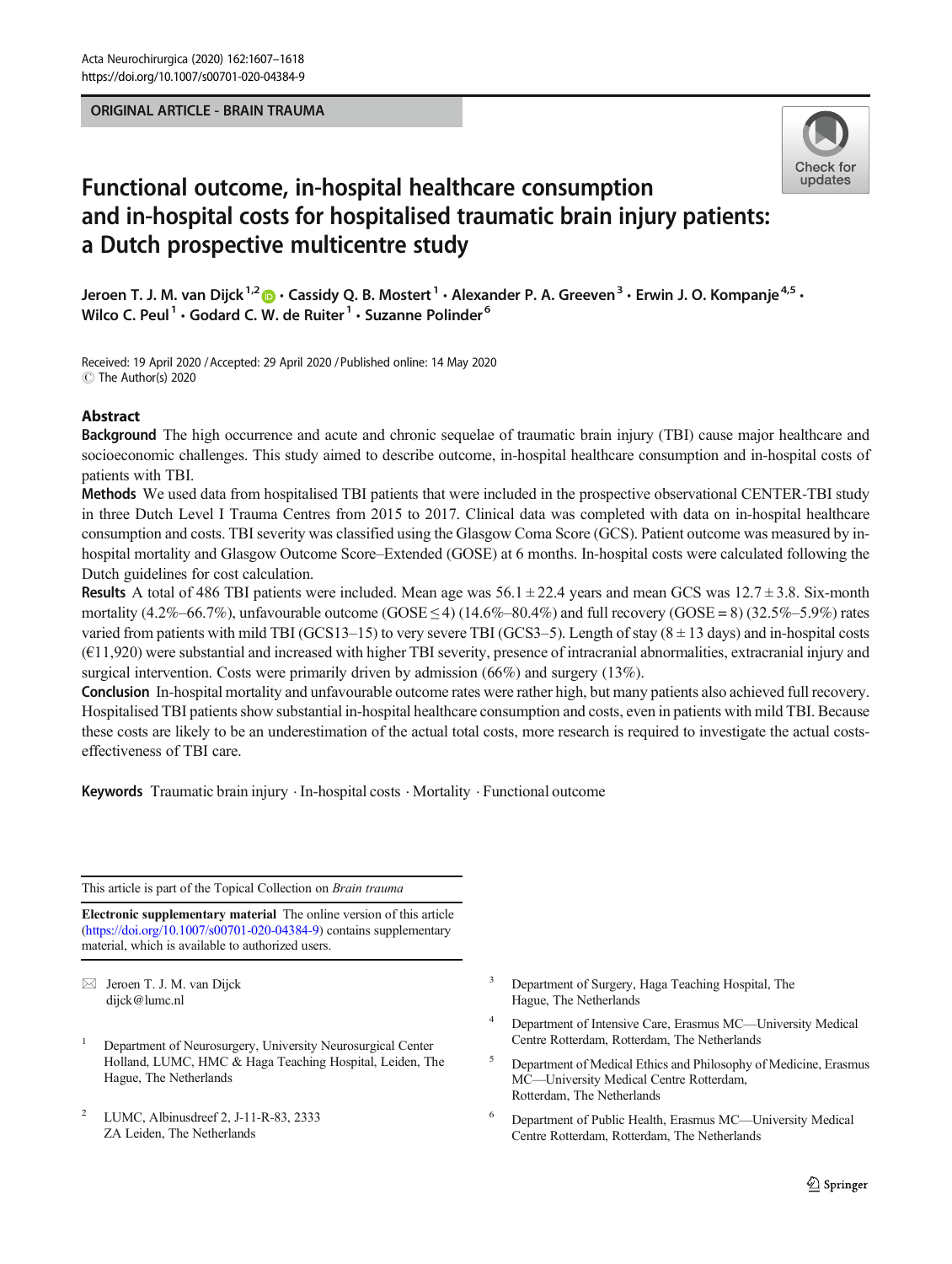### Abbreviations

| <b>CRF</b>  | Case report form               |
|-------------|--------------------------------|
| CТ          | Computed tomography            |
| <b>GCS</b>  | Glasgow Coma Score             |
| <b>GOSE</b> | Glasgow Outcome Score–Extended |
| <b>ICP</b>  | Intracranial pressure          |
| <b>ICU</b>  | Intensive care unit            |
| LOS         | Length of stay                 |
| <b>TBI</b>  | Traumatic brain injury         |
|             |                                |

# Introduction

Recent estimates indicate that worldwide up to 69 million people a year sustain a traumatic brain injury (TBI). [[15\]](#page-8-0) The high incidence of TBI and the associated acute and chronic sequelae cause substantial healthcare and socio-economic challenges. [\[32](#page-9-0)] Available treatments are unfortunately still largely unproven or unsatisfactory. [\[9](#page-8-0), [15](#page-8-0), [32](#page-9-0), [75](#page-11-0)] Patients suffer from the medical consequences of TBI, which range from headache and fatigue to severe disabilities and even death [\[4](#page-8-0), [14,](#page-8-0) [18](#page-9-0), [59,](#page-10-0) [68](#page-10-0)]. The total global accompanying costs of around US\$ 400 billion a year are a major challenge from a socioeconomic perspective [\[32](#page-9-0)], especially considering the fact that TBI-related healthcare costs are rising, while healthcare budgets remain limited [\[19](#page-9-0)]. The in-hospital costs related to TBI represent a substantial part of the total utilised resources [[49](#page-10-0)]. Unfortunately, understanding and generalising the in-hospital costs of individual TBI patients from available literature remains difficult because methodological heterogeneity of TBI cost studies is high and study quality often inadequate [\[1,](#page-8-0) [30,](#page-9-0) [69\]](#page-10-0).

Accurate insight in TBI-related costs is essential to substantiate research initiatives that aim to improve treatment efficiency. It also guides policymakers on the rational allocation of resources without compromise of patient outcome. To allow healthcare professionals to continue to provide optimal care for their patients, high-quality cost-analysis studies are urgently needed [\[1](#page-8-0), [30\]](#page-9-0).

Therefore, the aim of this study is to describe outcome, inhospital healthcare consumption and in-hospital costs of hospitalised TBI patients.

# Materials and methods

This study followed the recommendations from the 'Strengthening the Reporting of Observational Studies in Epidemiology' STROBE statement [[76](#page-11-0)].

## Study design and patients

Patients were included in three level 1 trauma hospitals from January 2015 to September 2017. All hospitals are located in an urban area in the mid-Western part of the Netherlands and participated in the Collaborative European NeuroTrauma Effectiveness Research in Traumatic Brain Injury (CENTER-TBI) project. The CENTER-TBI Core study [\(clinicaltrials.gov](http://creativecommons.org/licenses/by/4.0/) NCT02210221; RRID: SCR\_015582) is a prospective multicentre longitudinal observational study conducted in 65 centres across Europe and Israel [[31](#page-9-0)]. The project aimed to improve TBI characterisation and classification and to identify best clinical care. The responsible institutional review board (METC Leiden) approved this study (P14.222).

Patients were included in the CENTER-TBI Core study using the following criteria: (1) clinical diagnosis of TBI, (2) clinical indication for head CT scan, (3) presentation to study centre within 24 h after injury and (4) informed consent following Dutch requirements, including patient, proxy and deferred consent. Patients were excluded when they had a severe pre-existing neurological disorder that would confound outcome assessments or in case of insufficient understanding of the Dutch or English language.

# Clinical data

Clinical data were prospectively collected by using a webbased electronic case report form (CRF) (QuesGen System Incorporated, Burlingame, CA, USA). Data were obtained from electronic patient files and patient interviews and when necessary initially recorded on a hardcopy CRF. Data collection was completed by a local research staff that was specifically trained for this project. The site's principal investigator supervised the project. Data were de-identified by using a randomly generated GUPI (Global Unique Patient Identifier) and was stored on a secure database, hosted by the International Neuroinformatics Coordinating Facility (INCF; [www.incf.org\)](http://creativecommons.org/licenses/by/4.0/) in Stockholm, Sweden.

Data was extracted in December 2019 (version 2.1) using a custom-made data access tool Neurobot [\(http://neurobot.incf.](http://creativecommons.org/licenses/by/4.0/) [org](http://creativecommons.org/licenses/by/4.0/)), developed by INCF (RRID: SCR\_01700). Extracted data included baseline demographic, trauma and injury information, results of neurological assessments, imaging (first head CT scan) and patient outcome. This database was merged with separately collected data on in-hospital healthcare consumption and inhospital costs, which is explained later. Discrepancies were resolved by source data verification.

Baseline Glasgow Coma Scale (GCS) Total Score, GCS Motor Score and pupillary reactivity variables were collected. TBI severity was then classified by using the GCS (GCS13– 15; mild TBI, GCS9–12; moderate TBI, GCS3–8; severe TBI, GCS3–5; very severe TBI) [[64\]](#page-10-0). These values were derived variables that were centrally calculated using the IMPACT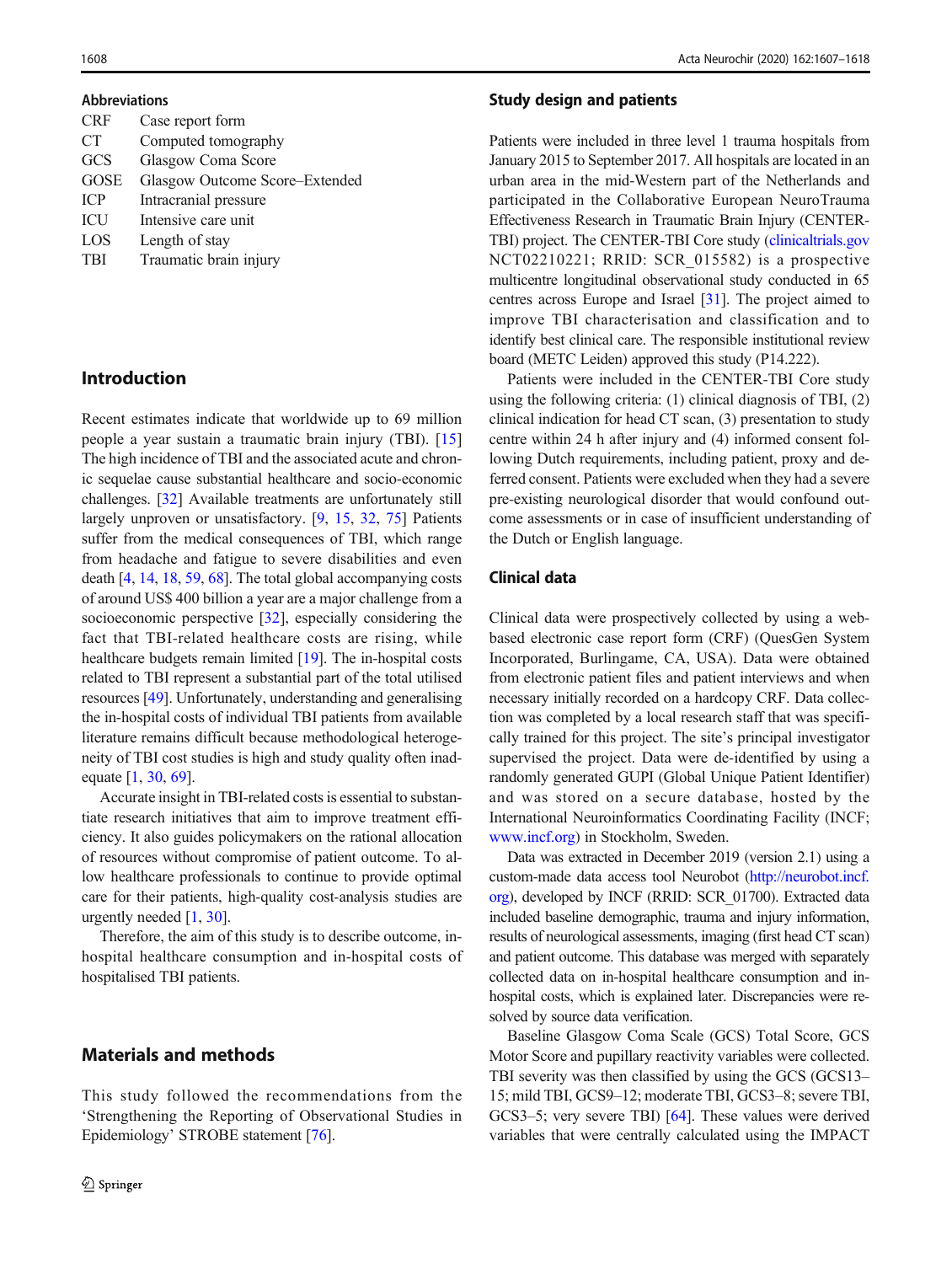methodology, taking a post stabilisation value and if absent work back in time towards prehospital values. Out of 19 missing GCS values, 8 were completed by using emergency department arrival GCS score. Intubation was calculated as a GCS verbal score of 1. Major extracranial injury was defined by AIS body region  $\geq$  3. Characteristics from the first head CT scan were assessed by a central review panel [\[73\]](#page-11-0). Six out of seven missing central assessments were completed by using the assessments of local radiologists. Outcome data included in-hospital mortality and 6-month Glasgow Outcome Score– Extended (GOSE). GOSE outcome was dichotomised in favourable (GOSE  $\geq$  5) and unfavourable (GOSE  $\leq$  4) [[78](#page-11-0)].

#### In-hospital healthcare consumption

We collected in-hospital healthcare consumption data from electronic patient records by using a predefined cost assessment database. The Dutch National Health Care Institute Guidelines for healthcare cost calculation were followed [\[23\]](#page-9-0). Units (e.g. number of admission days, number of diagnostics) were collected independently by two researchers from the electronic patient files. There were five main categories: (1) admission; including length of stay (LOS) in (non-)ICU with consultations, (2) surgical interventions, (3) imaging, (4) laboratory; including blood products and (5) other; including ambulance transportation and outpatient visits [[70](#page-10-0)]. Non-ICU admission was defined as admission to a ward or medium care. In-hospital healthcare consumption and costs were calculated for all included patients (Supplement 1).

## In-hospital costs

We focused on the in-hospital costs from a healthcare perspective. Costs of re-admissions and costs of visits to the Outpatient Clinic related to the trauma were also included. The methods and reference prices as described in the Dutch Guidelines for economic healthcare evaluations were used to calculate in-hospital costs [\[23](#page-9-0)]. Costs were calculated by multiplying the number of consumed units with the corresponding guideline reference price. Guideline reference prices are based on non-site specific large patient cohorts which improves their generalisability and interpretation [\[23](#page-9-0)]. When reference prices were not mentioned, the remaining units were valued by using amounts per unit as reported by The Netherlands Healthcare Authority (NZa) (i.e. diagnostics) [\[83\]](#page-11-0) or by using their average national price, based on declared fees (i.e. surgical interventions, consultations) [\[82\]](#page-11-0). All costs were converted to the last year of patient inclusion (2017) using the national general consumer price index (CBS) and rounded to the nearest ten euros. One EURO equalled \$1.05 dollar on the 1st of January 2017 (Supplement 1).

#### Statistical methods

Data were analysed using descriptive statistics. Baseline data were presented as absolute numbers and percentages. Continuous variables, like LOS and costs, were presented as mean  $\pm$  standard deviation or median (interquartile range 25– 75). Subgroups were made using age, TBI severity, pupillary abnormalities, intracranial abnormalities, surgical intervention and outcome. ANOVA and  $\chi^2$  were used for comparison of continuous and categorical variables across different subgroups. A  $p$  value of  $<0.05$  was considered statistically significant. All analyses were performed using IBM's statistical package for social sciences version 25.0 (SPSS). Figures were designed using GraphPad Prism 8.

# Results

A total of 486 patients with TBI were included in this study. Patients had a mean age of  $56.1 \pm 22.4$  years and were predominantly male (60.5%) (Table [1](#page-3-0)). Nearly all patients sustained a closed head injury (98.4%). TBI was mainly caused by incidental falls (54.3%) or road traffic accidents  $(36.2\%)$  and occurred on streets  $(56.2\%)$  or at home (31.5%). The mean baseline GCS was  $12.7 \pm 3.8$  and mean injury severity score (ISS) was  $20 \pm 16$ . Patients sustained mild TBI ( $N = 354$ , 72.8%), moderate TBI ( $N = 43, 8.8\%$ ) and severe TBI ( $N = 78, 16.1\%$ ), of which 51 were very severe (10.5%). Loss to follow-up was 14.2% and not significantly different between severity groups.

## Patient outcome

Mean in-hospital mortality was 12.3% and ranged from 2.3% for patients with mild TBI to 62.7% for patients with very severe TBI (Table [1\)](#page-3-0). The 6-month GOSE follow-up was available for 417 patients (85.8%). Favourable outcome  $(GOSE \geq 5)$  was achieved by 85.4% of patients with mild, 55.3% with moderate, 29.0% with severe and 19.6% with very severe TBI (Fig. [1\)](#page-4-0). A GOSE of 2–4 was found in 40 survivors (8.2%), of which 17 (3.5%) were in a vegetative state  $(GOSE = 2)$  or required full assistance in daily life  $(GOSE = 3)$ . Nearly a third of patients reported full recovery  $(GOSE = 8)$  after mild (32.5%), 18.6% after moderate, 6.4% after severe and 5.9% after very severe TBI.

#### Length of stay and surgical interventions

Mean total LOS was 8 days (2 days on ICU and 6 days non-ICU). LOS significantly increased with TBI severity, presence of major extracranial injury, surgical intervention(s) and presence of all types of intracranial abnormalities except epidural hematoma (Table [2,](#page-5-0) Fig. [2](#page-6-0)). Patients that required ICP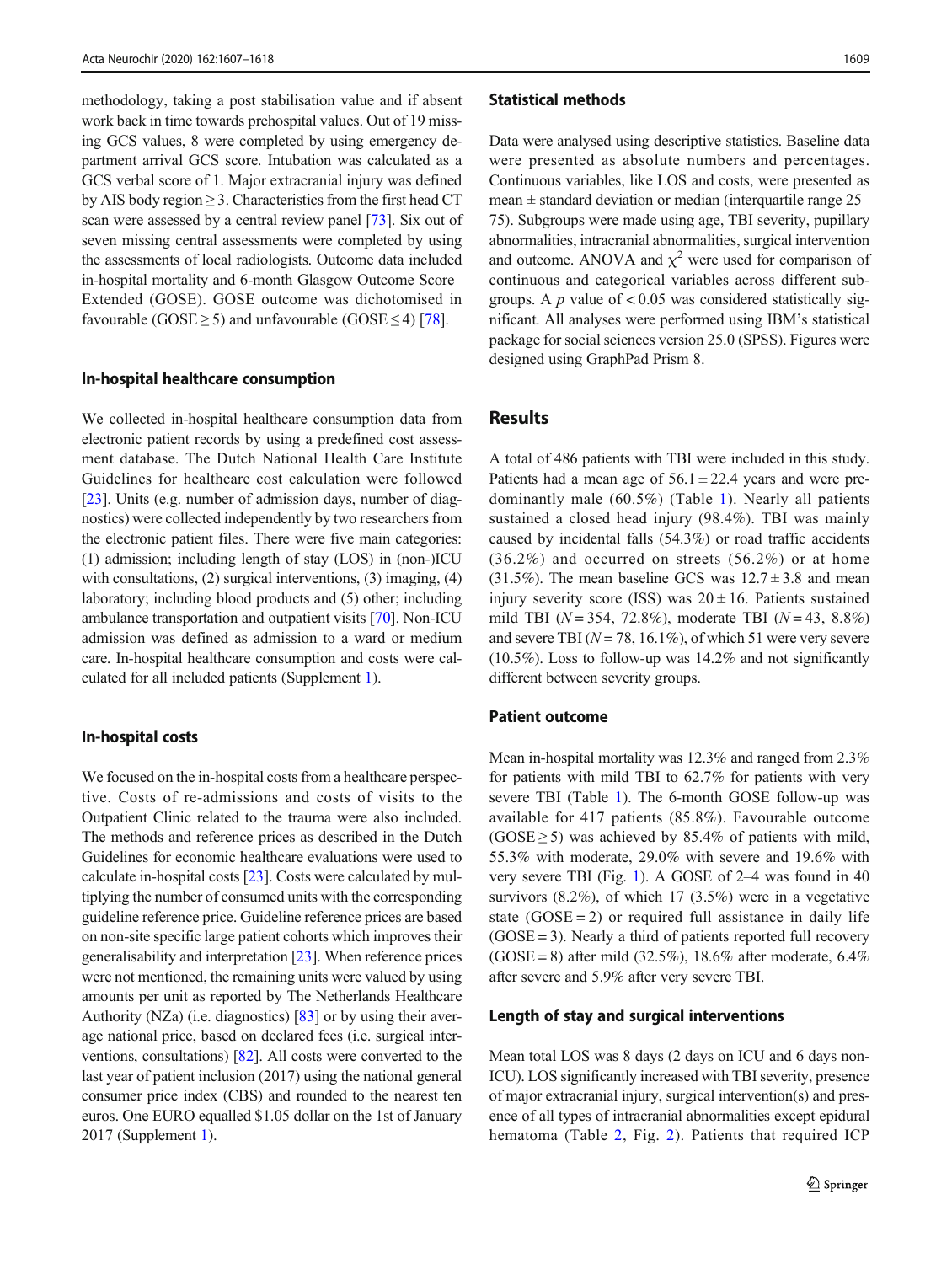# <span id="page-3-0"></span>Table 1 Patient characteristics and outcome

|                                      |                 |                   |                 |                 | All ( $N=486$ ) Mild TBI ( $N=354$ ) Moderate TBI ( $N=43$ ) Severe TBI ( $N=78$ ) Very severe TBI ( $N=51$ ) p value* |            |
|--------------------------------------|-----------------|-------------------|-----------------|-----------------|------------------------------------------------------------------------------------------------------------------------|------------|
| Male                                 | 294(60.5)       | 211 (59.6)        | 25(58.1)        | 54 (69.2)       | 36(70.6)                                                                                                               | 0.265      |
| Age (years)                          | $56.1 \pm 22.4$ | $56.6 \pm 22.2$   | $58.5 \pm 22.4$ | $52.2 \pm 22.6$ | $50.9 \pm 23.3$                                                                                                        | 0.222      |
| $\leq 18$                            | 25(5.1)         | 21(5.9)           | 1(2.3)          | 2(2.6)          | 2(3.9)                                                                                                                 | 0.467      |
| $19 - 64$                            | 255(52.5)       | 184 (52.0)        | 21 (48.8)       | 46(59.0)        | 30(58.8)                                                                                                               |            |
| $\geq 65$                            | 206 (42.4)      | 149(42.1)         | 21 (48.8)       | 30(38.5)        | 19(37.3)                                                                                                               |            |
| Stratum                              |                 |                   |                 |                 |                                                                                                                        | < 0.001    |
| Admission                            | 319 (65.6)      | 288 (81.4)        | 16(37.2)        | 9(11.5)         | 5(9.8)                                                                                                                 |            |
| ICU                                  | 167(34.4)       | 66 (18.6)         | 27(62.8)        | 69 (88.5)       | 46 (90.2)                                                                                                              |            |
| Location of injury<br>Street/highway | 273 (56.2)      | 201 (56.8)        | 22(51.2)        | 45 (57.7)       | 31(60.8)                                                                                                               | 0.137      |
| Home/domestic                        | 153(31.5)       | 113 (31.9)        | 11(25.6)        | 25(32.1)        | 15(29.4)                                                                                                               |            |
| Work/school                          | 14(2.9)         | 8(2.3)            | 5(11.6)         | 1(1.3)          | 1(2.0)                                                                                                                 |            |
| Sport/recreational                   | 18(3.7)         | 14(4.0)           | 2(4.7)          | 1(1.3)          | 0(0.0)                                                                                                                 |            |
| Public location                      | 25(5.1)         | 15(4.2)           | 3(7.0)          | 6(7.7)          | 4(7.8)                                                                                                                 |            |
| Other/unknown                        | 2(0.6)          | 3(0.9)            | 0(0.0)          | 0(0)            | 0(0.0)                                                                                                                 |            |
| Cause of injury                      |                 |                   |                 |                 |                                                                                                                        | 0.136      |
| Road traffic accident                | 176 (36.2)      | 125(35.3)         | 14(32.6)        | 35 (44.9)       | 25(49.0)                                                                                                               |            |
| Incidental fall                      | 264 (54.3)      | 200 (56.5)        | 21 (48.8)       | 35 (44.9)       | 20(39.2)                                                                                                               |            |
| Non-intentional injury               | 12(2.5)         | 8(2.3)            | 2(4.7)          | 1(1.3)          | 1(2.0)                                                                                                                 |            |
| Violence/assault                     | 10(2.1)         | 8(2.3)            | 2(4.7)          | 0(0.0)          | 0(0.0)                                                                                                                 |            |
| Suicide attempt                      | 3(0.6)          | 0(0.0)            | 1(2.3)          | $2(2.6\%)$      | 2(3.9)                                                                                                                 |            |
| Other/unknown                        | 21(4.3)         | 13(3.6)           | 3(7.0)          | 5(6.4)          | 3(5.9)                                                                                                                 |            |
| Glasgow Coma Score                   | $12.7 \pm 3.8$  | $14.7 \pm 0.6$    | $10.6 \pm 0.9$  | $4.7 \pm 1.9$   | $3.5 \pm 0.7$                                                                                                          | N/A        |
| GCS Motor score                      | $5.3 \pm 1.6$   | $6.0 \pm 0.4$     | $5.0 \pm 1.3$   | $2.3 \pm 1.7$   | $1.4 \pm 0.8$                                                                                                          |            |
| GCS 13-15                            | 354 (72.8)      | 354 (100)         | $\equiv$        |                 |                                                                                                                        |            |
| GCS 9-12                             | 43 $(8.8)$      |                   | 43 (100)        |                 |                                                                                                                        |            |
| $GCS$ 3-8                            | 78 (16.1)       | $\qquad \qquad -$ |                 | 78 (100)        |                                                                                                                        |            |
| $GCS$ 3-5                            | 51(10.5)        |                   |                 | 51 (65.4)       | 51 (100)                                                                                                               |            |
| Missing                              | 11(2.3)         |                   |                 |                 |                                                                                                                        |            |
| Pupillary abnormalities              |                 |                   |                 |                 |                                                                                                                        | < 0.001    |
| Both reacting                        | 423 (87.0)      | 343 (98.0)        | 39 (90.7)       | 38 (48.7)       | 19(37.3)                                                                                                               |            |
| One reacting                         | 14(2.9)         | 5(1.4)            | 2(4.7)          | 7(9.0)          | 4(7.8)                                                                                                                 |            |
| Both non-reacting                    | 37(7.6)         | 2(0.6)            | 2(4.7)          | 33(42.3)        | 28 (54.9)                                                                                                              |            |
| Missing                              | 12(2.5)         | 4(1.1)            | 0(0.0)          | 0(0.0)          | 0(0.0)                                                                                                                 |            |
| Findings first CT scan               |                 |                   |                 |                 |                                                                                                                        |            |
| Intracranial abnormalities           | 263(54.1)       | 160(45.2)         | 30(69.8)        | 68 (87.2)       | 43 (84.3)                                                                                                              | < 0.001    |
| Contusion                            | 130(26.7)       | 68 (19.2)         | 22(51.2)        | 38 (48.7)       | 26(51.0)                                                                                                               | < 0.001    |
| Traumatic SAH                        | 185(38.1)       | 101(28.5)         | 26(60.5)        | 56 (71.8)       | 37(72.5)                                                                                                               | < 0.001    |
| Epidural hematoma(s)                 | 47(9.7)         | 27(7.6)           | 7(16.3)         | 13(16.7)        | 9(17.6)                                                                                                                | < 0.001    |
| Subdural hematoma(s)                 | 136(28.0)       | 68 (19.2)         | 22(51.2)        | 43(55.1)        | 28 (54.9)                                                                                                              | < 0.001    |
| Skull fracture(s)                    | 180 (37.0)      | 97(27.4)          | 25(58.1)        | 55 (70.5)       | 39(76.5)                                                                                                               | < 0.001    |
| Compressed basal cisterna            | 88 (18.1)       | 30(8.5)           | 9(20.9)         | 47(60.3)        | 34(66.7)                                                                                                               | < 0.001    |
| Midline shift $> 5$ mm               | 65 (13.4)       | 21(5.9)           | 10(23.3)        | 31(39.7)        | 20(39.2)                                                                                                               | $<\!0.001$ |
| Mass lesion $>$ 25 cc                | 80(16.5)        | 26(7.3)           | 14(32.6)        | 37(47.4)        | 26(51.0)                                                                                                               | $<\!0.001$ |
| Uninterpretable**                    | 10(2.1)         | 5(1.4)            | 4(9.3)          | 0(0.0)          | 0(0.0)                                                                                                                 |            |
| Injury severity                      |                 |                   |                 |                 |                                                                                                                        |            |
| Brain Injury AIS                     | $3.1 \pm 1.2$   | $2.7 \pm 0.9$     | $3.7 \pm 1.2$   | $4.6 \pm 1.2$   | $4.8 \pm 1.2$                                                                                                          | < 0.001    |
| <b>ISS</b>                           | $20 \pm 16$     | $15 \pm 9$        | $22 \pm 16$     | $39 \pm 22$     | $43 \pm 21$                                                                                                            | < 0.001    |
| In-hospital mortality                | 60(12.3)        | 8(2.3)            | 8(18.6)         | 42 (53.8)       | 32(62.7)                                                                                                               | < 0.001    |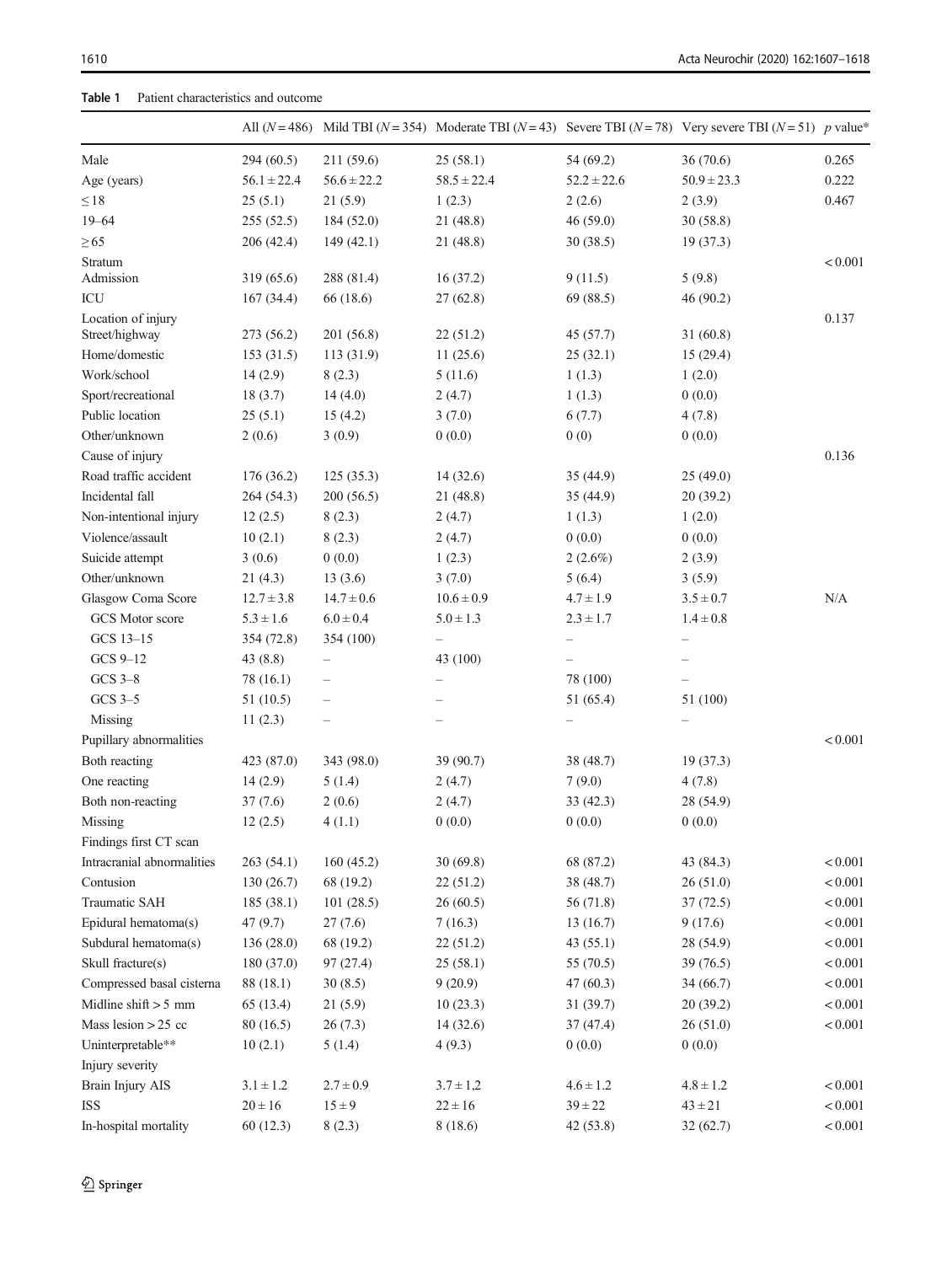#### <span id="page-4-0"></span>Table 1 (continued)

|                            |                 |               |               |               | All $(N=486)$ Mild TBI $(N=354)$ Moderate TBI $(N=43)$ Severe TBI $(N=78)$ Very severe TBI $(N=51)$ p value* |              |
|----------------------------|-----------------|---------------|---------------|---------------|--------------------------------------------------------------------------------------------------------------|--------------|
| GOSE at 6 months           | $5.72 \pm 2.55$ | $6.5 \pm 1.8$ | $4.6 \pm 2.7$ | $2.9 \pm 2.7$ | $2.4 \pm 2.5$                                                                                                |              |
| Favourable/unfavourable*** | 72.9%/27.1%     | 85.4%/14.6%   | 55.3%/44.7%   | 29.0%/71.0%   | 19.6%/80.4%                                                                                                  | ${}_{0.001}$ |
| $\mathbf{1}$               | 73 (15.0)       | 15(4.2)       | 10(23.3)      | 45(57.7)      | 34 (66.7)                                                                                                    | ${}_{0.001}$ |
| 2/3                        | 17(3.5)         | 10(2.8)       | 6(14.0)       | 1(1.3)        | 0(0.0)                                                                                                       |              |
| $\overline{4}$             | 23(4.7)         | 19(5.4)       | 1(2.3)        | 3(3.8)        | 3(5.9)                                                                                                       |              |
| 5                          | 25(5.1)         | 18(5.1)       | 5(11.6)       | 2(2.6)        | 1(2.0)                                                                                                       |              |
| 6                          | 38(7.8)         | 31(8.8)       | 4(9.3)        | 3(3.8)        | 1(2.0)                                                                                                       |              |
| 7                          | 110(22.6)       | 93 (26.3)     | 4(9.3)        | 10(12.8)      | 4(7.8)                                                                                                       |              |
| 8                          | 131(27.0)       | 115(32.5)     | 8 (18.6)      | 5(6.4)        | 3(5.9)                                                                                                       |              |
| Loss to follow-up          | 69 (14.2)       | 53 (15.0)     | 5(11.6)       | 9(11.5)       | 5(9.8)                                                                                                       | 0.650        |

Values are reported as: Number (percentage). Mean  $\pm$  SD. AIS, abbreviated injury scale; CT scan, computed tomography scan; GCS, Glasgow Coma Score; GOSE, Glasgow Outcome Score–Extended; ICU, intensive care unit; SAH, subarachnoid haemorrhage

 $^*$  p values were derived from ANOVA for continuous characteristics and  $\chi^2$  statistics for categorical characteristics, comparing TBI severity categories (severe TBI, moderate TBI, mild TBI). The  $p$  value assessed compatibility with the null hypothesis of no differences between TBI severity categories \*\* Numbers from TBI severity subgroups do not always match the numbers that are reported for all patients because baseline GCS data was missing for 11 patients. Also, data from 1 CT scan could not be retrieved

\*Calculated excluding missing. Favourable and unfavourable were defined as GOSE 5–8 and GOSE 1–4 respectively

monitoring and/or a decompressive craniectomy showed longest mean LOS (27 and 28 days respectively). LOS was short in patients without intracranial abnormalities (5 days). Patients with two non-reacting pupils also showed a significantly shorter LOS (5 days) compared with those with either one (17 days) or two reacting pupils (8 days).

A total of 126 patients (27.2%) received a surgical intervention, of which 67 intracranial (13.8%) and 65 extracranial (13.4%). Intracranial surgery was significantly more common in more severely injured TBI subgroups (6.2% for mild, 34.9% for moderate and 35.9% for severe TBI) (Table [2](#page-5-0)).

## In-hospital costs

Mean in-hospital costs were €11,918. €7896 was related to admission (66%),  $\epsilon$ 1493 to surgery (13%) and  $\epsilon$ 1042 to other



Fig. 1 In-hospital mortality and functional outcome (favourable GOSE 5–8, unfavourable GOSE 1–4) at 6 month follow-up for patients with TBI in different severities

(9%) (Table [2](#page-5-0)). Costs related to radiology (7%) and laboratory (5%) were smaller contributors. Average in-hospital costs were  $\epsilon$ 7795 for mild,  $\epsilon$ 20,207 for moderate  $\epsilon$ 26,595 for severe and €26,349 for very severe TBI patients (Fig. [2\)](#page-6-0). Presence of intracranial abnormalities on the first CT scan nearly doubled total in-hospital costs (€15,783 vs. €8238). Intracranial surgery or ICP monitoring quadrupled the costs (respectively €36,866 vs. €7928 and €47,255 vs. €8748). Patients with a decompressive craniectomy (€49,754), 'regular' craniotomy  $(633,195)$  or extracranial surgery  $(619,957)$  were also more expensive compared with non-surgically treated patients. Patients with a 6-month GOSE score of 8 showed the lowest in-hospital costs of  $\epsilon$  5774, while patients with a GOSE score of 2/3 showed costs of  $\epsilon$ 36,190.

# **Discussion**

The current study found substantial in-hospital healthcare consumption and high in-hospital costs for hospitalised TBI patients, even after mild TBI. Both length of stay and in-hospital costs increased with TBI severity and presence of intracranial abnormalities and extracranial injuries. The most important cost drivers were admission and surgical intervention. Patients from all TBI severity categories were able to achieve full recovery, even after sustaining very severe TBI. Nonetheless, mortality and unfavourable outcome rates were high and the majority of patients reported remaining deficits or disabilities after 6 months.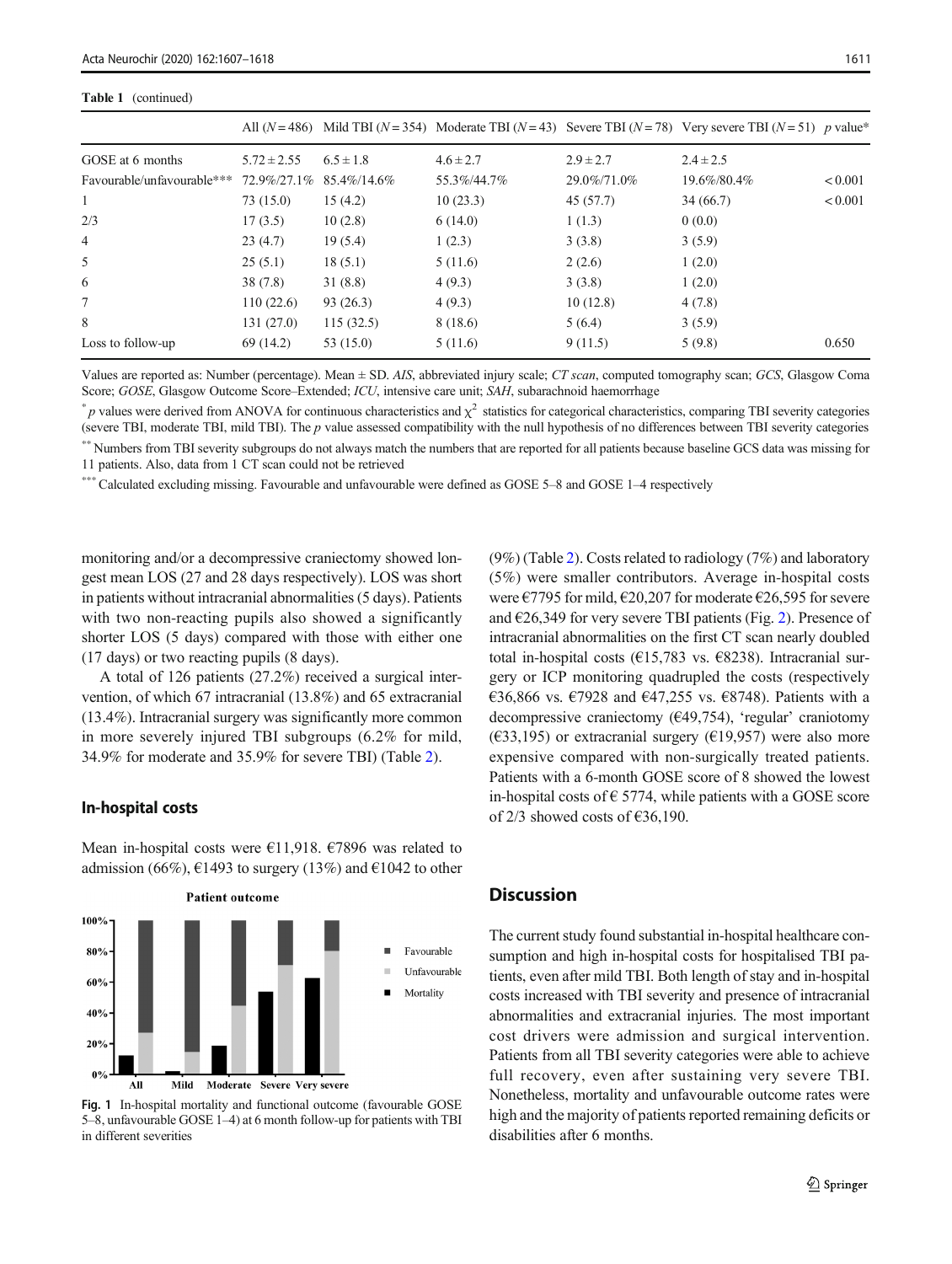<span id="page-5-0"></span>

| Length of stay and in-hospital costs<br>Table 2                  |                               |                                            |                                                                             |                                                                                                                                 |                                 |                                 |                           |                          |                         |
|------------------------------------------------------------------|-------------------------------|--------------------------------------------|-----------------------------------------------------------------------------|---------------------------------------------------------------------------------------------------------------------------------|---------------------------------|---------------------------------|---------------------------|--------------------------|-------------------------|
| Patient category                                                 | z                             | Total LOS                                  | <b>ICU LOS</b>                                                              | LOS<br>Non-ICL                                                                                                                  | Total costs                     | Admission costs                 | Surgery costs             | Radiology costs          | Laboratory costs        |
| All patients                                                     | 486                           | $\mathbf{r}$<br>$^{\rm +}$<br>$\infty$     | $\sim$<br>$^{\rm +}$<br>$\sim$                                              | $^{\rm +}$<br>$\circ$                                                                                                           | 11,920; 5200 (2780-12,500)      | 7900; 2670 (1430-7090)          | 1490; 0 (0-1820)          | 840; 670 (350-1080)      | 650; 130 (59-580)       |
| $\leq 18$<br>Agec                                                |                               | 4<br>$^{\rm +}$<br>3                       | $^+$                                                                        | $\sim$                                                                                                                          | 6100; 2550 (1830-6470)          | 4110; 1840 (1180-2600)          | 650; 0 (0-0)              | 460; 300 (130-440)       | $210; 50 (0 - 70)$      |
| 19-64                                                            | <b>355</b><br>206             | $\pm$ 15<br>$\infty$                       | 455<br>$+$                                                                  | $\begin{array}{c}\n2 \\ \uparrow \\ \downarrow \\ \downarrow \\ \downarrow \\ \downarrow \\ \downarrow\n\end{array}$<br>$\circ$ | 12,640; 4560 (2720-12,630)      | 8230; 2440 (1370-6810)          | 1760; 0 (0-3160)          | 900; 780 (370-1160)      | 620; 100 (60-470)       |
| $\geq 65$                                                        |                               | $\frac{-1}{2}$<br>${}^{\circ}$             | $+$<br>$N$ *                                                                | $\overline{ }$                                                                                                                  | 11,720; 6240 (3070-13,060)      | 7940; 3800 (1840-7620)          | $1270;0(0-0)$             | 810; 650 (350-980)       | 740; 200 (70-780)       |
| TBI severity                                                     |                               |                                            |                                                                             | $\boldsymbol{\ast}$                                                                                                             |                                 |                                 |                           |                          |                         |
| GCS 13-15                                                        |                               | ${}^{\circ}$<br>$^{\rm +}$<br>$\circ$      | $+$                                                                         | $\pm 6$<br>$\sim$                                                                                                               | 7800; 3880 (2550-8630)          | 4900; 2050 (1430-5250)          | $(000; 0 (0-0)$           | 720; 570 (310-930)       | 330; 80 (60-240)        |
| GCS $9-12$                                                       |                               | $14 \pm 15$                                | $m \circ \infty$<br>$^{\rm +}$<br>$\overline{}$                             | $10 \pm 12$                                                                                                                     | 20,210; 12,480 (5370-27,220)    | 13,900; 8680 (2500-18,910)      | 3010; 0 (0-4520)          | 1140; 890 (480-1560)     | 1170; 570 (160-1820)    |
| GCS $3-8$                                                        |                               | $15 \pm 22$                                | $+ +$<br>$\circ$                                                            | ±18<br>$\sigma$ $\Gamma$                                                                                                        | 26,600; 12,340 (7730-41,260)    | 18,630;6570 (2670-26,410)       | 2950; 0 (0-4520)          | 1240; 980 (720-1650)     | 1660; 730 (240-2550)    |
| GCS $3-5$                                                        |                               | $14 \pm 20$                                | $\circ$ $*$                                                                 | $+17$                                                                                                                           | 26,350; 12,500 (7730-42,430)    | 18, 140; 6230 (2670-30, 600)    | 2790; 0 (0-4530)          | 1310; 1010 (760-1940)    | 1730; 790 (240-2980)    |
| Pupil reactivity                                                 |                               |                                            |                                                                             | $\boldsymbol{\ast}$                                                                                                             |                                 |                                 |                           |                          |                         |
| Both reacting                                                    | 423                           | $\pm$ 13<br>${}^{\circ}$                   | 5<br>$\begin{array}{c} + \end{array}$<br>$\sim \infty$                      | ±10<br>$\circ$                                                                                                                  | 11,270; 4650 (2700-12,290)      | 7540; 2600 (1430-7070)          | $(400; 0 (0 - 0)$         | 830; 650 (340-1070)      | 560; 110 (60-480)       |
| One reacting                                                     | $\frac{4}{5}$                 | $17 \pm 16$                                | $\frac{5}{4}$                                                               | $\overline{ }$<br>$^{\rm +}$<br>$\circ$                                                                                         | 31,940; 13,600 (5070-51,490)    | 22,330; 6420 (2890-33,050)      | 4210; 3840 (0-7440)       | 1250; 1290 (290-2260)    | 2330; 1120 (370-4480)   |
| None reacting                                                    |                               | 5 ± 6                                      | $\sim$                                                                      | $\sim$<br>$+$<br>$\sim$                                                                                                         | 13,210; 8210 (6220-14,060)      | 7570; 2670 (2340-7210)          | 1800; 0 (0-4520)          | 880; 840 (660-1010)      | 1160; 570 (210-1230)    |
| Early CT scan                                                    |                               |                                            |                                                                             |                                                                                                                                 |                                 |                                 |                           |                          |                         |
| Yes abnormalities                                                | 263<br>212                    | $10 \pm 15^{\circ}$                        | $^+$                                                                        | $^{\rm +}$                                                                                                                      | 15,780; 8240 (3690-15,750)*     | 10,830; 4340 (1880-10,290)*     | $1860; 0 (0 - 3720)$ *    | 930; 760 (400-1190)*     | 940; 240 (70-1080)*     |
| No abnormalities                                                 |                               | $5 \pm 8$                                  | $\stackrel{*}{\circ} \circ \stackrel{*}{\circ}$<br>$^{\rm +}$               | $^{\rm +}$<br>$\overline{4}$                                                                                                    | 6490; 3180 (2350-6670)          | 3860; 1840 (1180-3950)          | 870; 0 (0-0)              | 700; 500 (290-920)       | 260; 70 (60-190)        |
| Contusion                                                        | 139                           | $12 \pm 16^*$                              | $^{\rm +}$                                                                  | $± 13*$<br>$\infty$                                                                                                             | 18,060; 9810 (4100-21,560)*     | 12,740; 5580 (2340-15,670)*     | 2190; 0 (0-3720)*         | 970; 800 (500-1210)*     | 1010; 370 (70-1230)*    |
| Traumatic SAH                                                    | 185                           | $11 \pm 17$ *                              | $\tilde{\tau}^*$<br>$^{\rm +}$                                              | $± 13*$                                                                                                                         | 17,730; 9090 (4130-20,640)*     | 12,250; 4930 (2340-13,520)*     | 2120; 0 (0-4520)*         | 990; 840 (450-1280)*     | 1080; 400 (80-1280)*    |
| Epidural hematoma(s)                                             | 47                            | $10 \pm 15$                                | $^{\rm +}$<br>$\epsilon$                                                    | $\frac{-1}{1}$                                                                                                                  | 16,320; 8240 (3170-14,060)      | 11,390; 4670 (1840-11,520)      | 1980; 0 (0-1820)          | 910; 790 (400-1140)      | 720; 220 (60-710)       |
| Subdural hematoma(s)                                             | 136                           | $11 \pm 16$ *                              | $^{\rm +}$<br>$\sim$                                                        | $± 12*$                                                                                                                         | 16,670; 8800 (4210-20,290)*     | 11,180;4680 (1880-13,170)*      | 2290; 0 (0-4520)          | 950; 790 (460-1200)*     | $1100:410(100-1350)$ *  |
| Skull fracture(s)                                                | 180                           | $9 \pm 15*$                                | $\circ$ $\stackrel{*}{\circ}$ $\stackrel{*}{\circ}$<br>$^{\rm +}$<br>$\sim$ | $\frac{-1}{2}$<br>$\infty$ $\infty$ $\infty$ $\sim$                                                                             | 15,450; 8190 (3350-16,560)*     | 10,620; 4140 (1970-12,300)*     | 1730; 0 (0-3160)          | 900; 770 (400-1190)      | 900; 240 (60-1070)*     |
| Compressed basal cisterna                                        | $88\,$                        | $12 \pm 18^*$                              | $\stackrel{*}{\tau}$<br>4                                                   | $\pm~13$                                                                                                                        | 21,000; 10,520 (6500-26,030)*   | 13,890; 5710 (2670-17,210)*     | 3190; 1580 (0-4520)*      | 1080; 860 (590-1520)*    | 1460; 570 (200-1930)*   |
| Midline shift $>$ 5 mm                                           | $\mathcal{S}$                 | $12\pm15\mathrm{*}$                        | $+ + +$<br>4                                                                | $\infty$ $\infty$ $\infty$                                                                                                      | 21,290; 12,410 (6810-26,440)*   | 13,950; 6530 (2670-16,940)*     | 3630; 4520 $(0-4530)$ *   | 1050; 820 (570-1480)*    | 1420; 770 (240-1910)*   |
| Mass lesion $>$ 25 cc                                            | $\infty$                      | $± 18*$<br>$\overline{12}$                 | $\stackrel{*}{\sim} \stackrel{*}{\infty}$<br>$\sim$                         | $\begin{array}{c} \pm 12 \\ \pm 13 \end{array}$                                                                                 | 21,590; 11,840 (6960-25,230)*   | 14,620; 6630 (2670-15,060)*     | 3230; 3530 $(0-4520)$ *   | $1120$ ; 840 (590-1540)* | 1420; 560 (220-1520)*   |
| Surgical intervention                                            |                               |                                            |                                                                             |                                                                                                                                 |                                 |                                 |                           |                          |                         |
| Intracranial surgery                                             | 5                             | $21 \pm 23$ *                              | $\pm$ 9*                                                                    | $13 \pm 18$ *                                                                                                                   | 36.870; 26,440 (13,210-48,500)* | 24,970; 15,560 (6740-33,050)*   | 6670; 4530 (4520-8250)*   | 1510; 1230 (840-2100)*   | 2300: 1480 (570 4280)*  |
| No intracranial surgery                                          | 419                           | $6 + 8$                                    | $\frac{4}{4}$                                                               | $5 + 7$                                                                                                                         | 7930; 4110 (2600-8960)          | 5170; 2400 (1430-5300)          | $670; 0 (0-0)$            | 730; 600 (310-960)       | 390; 90 (60-300)        |
| ICP monitoring                                                   | $\overline{P}$                | $27 + 28*$                                 | $12 \pm 9*$                                                                 | $16 \pm 22$ *                                                                                                                   | 47,260; 41,850 (21,480-63,500)* | 33,670; 26,530 (13,100-50,180)* | 7220; 5430 (4520-8250)*   | 1690; 1710 (870-2310)*   | 2880; 1960 (1040-4780)* |
| No ICP monitoring                                                | 446                           | $6 + 9$                                    | $1 \pm 4$                                                                   | $5 \pm 7$                                                                                                                       | 8750; 4510 (2640-10,900)        | 5590; 2500 (1430-5840)          | 980:000-01                | 760; 630 (310-980)       | 450; 110 (60-400)       |
| Craniotomy                                                       |                               | $19 \pm 21*$                               | $7\pm9*$                                                                    | $12 \pm 16*$                                                                                                                    | 33,200; 21,410 (12,210-42,430)* | 21,790; 11,900 (5690-26,650)*   | 7200: 4530 (4520-9060)*   | 1300; 970 (610-1750)*    | 1890; 1080 (500-2750)*  |
| Decompressive craniectomy                                        | 24                            | $28 \pm 27*$                               | $11 \pm 9$ *                                                                | $17 + 21*$                                                                                                                      | 49,750; 41,970 (26,400-68,830)* | 34,370; 26,530 (14,120-50,400)* | 8880; 8240 (4530-10,500)* | 1840; 1880 (110-2310)*   | 3230; 2850 (1290-4940)* |
| Extracranial surgery                                             | $\mathcal{S}$                 | $12 \pm 14*$                               | $\begin{array}{c} 5 \\ 4 \\ + \end{array}$<br>$\sim$                        | $10 \pm 12*$                                                                                                                    | 19,960; 13,900 (10,740-24,630)* | 11,620; 6190 (3350-13,510)      | 5010; 3350 (3160-6490)*   | 1250; 1190 (750-1680)*   | 820; 310 (130-1070)     |
| No extracranial surgery                                          | 421                           | $7 \pm 13$                                 | $N$ *                                                                       | $6 + 9$                                                                                                                         | 10,680; 4130 (2610-10,050)      | 7320; 2500 (1430-6400)          | 950; 0 (0-0)              | 770; 610 (310-970)       | 630; 110 (60-530)       |
| In hospital mortality                                            |                               |                                            |                                                                             |                                                                                                                                 |                                 |                                 |                           |                          |                         |
| Yes                                                              | 8                             | $+9$<br>$+13$<br>$\overline{a}$            | e n<br>$+ +$<br>42*                                                         | $\circ$<br>$+$<br>3                                                                                                             | 17,250; 9020 (6540-22,550)      | 10,790; 4330 (2670-14,540)      | 2320; 0 (0-4520)          | 980; 840 (640-1160)      | 1490; 910 (240-1940)    |
| $\frac{1}{2}$                                                    |                               | $\infty$                                   |                                                                             | $10 +$                                                                                                                          | 11,170; 4530 (2640-11,890)      | 7490; 2500 (1430-6740)          | $(380; 0 (0 - 0))$        | 820; 640 (310-1070)      | 530; 100 (60-420)       |
| months<br>GOSE 6                                                 |                               | $\mathcal{R}$                              |                                                                             | $\boldsymbol{\varkappa}$                                                                                                        |                                 |                                 |                           |                          |                         |
|                                                                  |                               | $9 \pm 13$<br>$30 \pm 29$                  | $+ +$<br>4                                                                  | ±10<br>4                                                                                                                        | 18,240; 8960 (5860-21,560)      | 11,890: 4520 (2670-13,520)      | 2370; 0 (0-4520)          | 980; 820 (570-1200)      | 1510; 970 (240-1960)    |
| $\frac{2}{3}$                                                    | $R \nightharpoonup R$ $R$ $R$ |                                            | $\circ$                                                                     | $23 \pm 21$                                                                                                                     | 36,190; 17,260 (12,290-48,500)  | 26,570; 13,010 (5420-34,890)    | 4710: 3720 (0-7070)       | 1850; 1750 (1320-2260)   | 2060; 1460 (220-4280)   |
|                                                                  |                               | $\infty$<br>$^{\rm +}$<br>$\infty$         | $\circ$<br>$^{\rm +}$                                                       | $\pm 6$<br>$\circ$ $\sim$                                                                                                       | 13,160; 7940 (2890-15,700)      | 8420; 2890 (1620-8270)          | 1760; 0 (0-3250)          | 1180; 1040 (270-1800)    | 670; 120 (60-460)       |
|                                                                  |                               | $^{\rm +}$<br>$\circ$                      | $^+$                                                                        | $\circ$<br>$^{\rm +}$                                                                                                           | 13,080; 10,150 (3840-15,130)    | 8180; 5140 (2220-11,600)        | 1930: 0 (0-1820)          | 900; 830 (520-1140)      | 730; 180 (70-920)       |
|                                                                  |                               | $^+$<br>$\overline{ }$                     | $^{\rm +}$                                                                  | $\pm$<br>$\overline{ }$                                                                                                         | 10,480; 5350 (3330-13,220)      | 6210; 2790 (1370-6430)          | 1810; 0 (0-3160)          | 1000; 880 (530-1190)     | 370; 80 (60-370)        |
| $n \circ r \circ$                                                | 110                           | $\infty$ $\infty$ $\infty$ 4<br>$^{\rm +}$ | $M_{\odot}$ $M_{\odot}$ $-$<br>$+$                                          | $\overline{r}$ 4<br>$^{\rm +}$<br>$\sim$                                                                                        | 9100; 4010 (2780-9550)          | 6130; 2030 (1430-5840)          | 840; 0 (0-0)              | 770; 650 (370-980)       | 410; 80 (60-360)        |
|                                                                  | 131                           | $^+$                                       | $+$                                                                         | $+$                                                                                                                             | 5780; 3210 (2310-7260)          | 3560; 1880 (1180-4570)          | 570; 0 (0-0)              | 560; 410 (270-780)       | 220; 70 (60-200)        |
|                                                                  |                               |                                            |                                                                             |                                                                                                                                 |                                 |                                 |                           |                          |                         |
|                                                                  |                               |                                            |                                                                             |                                                                                                                                 |                                 |                                 |                           |                          |                         |
| Values are reported as: mean $\pm$ SD or mean; median (IQR 25-7, |                               |                                            |                                                                             | ົດ                                                                                                                              |                                 |                                 |                           |                          |                         |

Favourable and unfavourable were defined as GOSE 5–8 and GOSE 1–4 respectively. AIS, abbreviated injury scale; CT scan, computed tomography scan; GCS, Glasgow Coma Score; GOSE, Glasgow

Favourable and unfavourable were defined as GOSE 5–8 and GOSE 1–4 respectively. AIS, abbreviated injury scale; CT scan, computed tomography scan; GCS, Glasgow Coma Score; GOSE, Glasgow<br>Outcome Score-Extended; ICU, intensiv

 $*$  p value < 0.05: p values were derived from ANOVA for continuous characteristics. The p value assessed compatibility with the null hypothesis of no differences in mean values between row categories. p value < 0.05: p values were derived from ANOVA for continuous characteristics. The p value assessed compatibility with the null hypothesis of no differences in mean values between row categories.

Outcome Score–Extended; ICU, intensive care unit; SAH, subarachnoid haemorrhage

Costs were rounded to the nearest ten euros

Costs were rounded to the nearest ten euros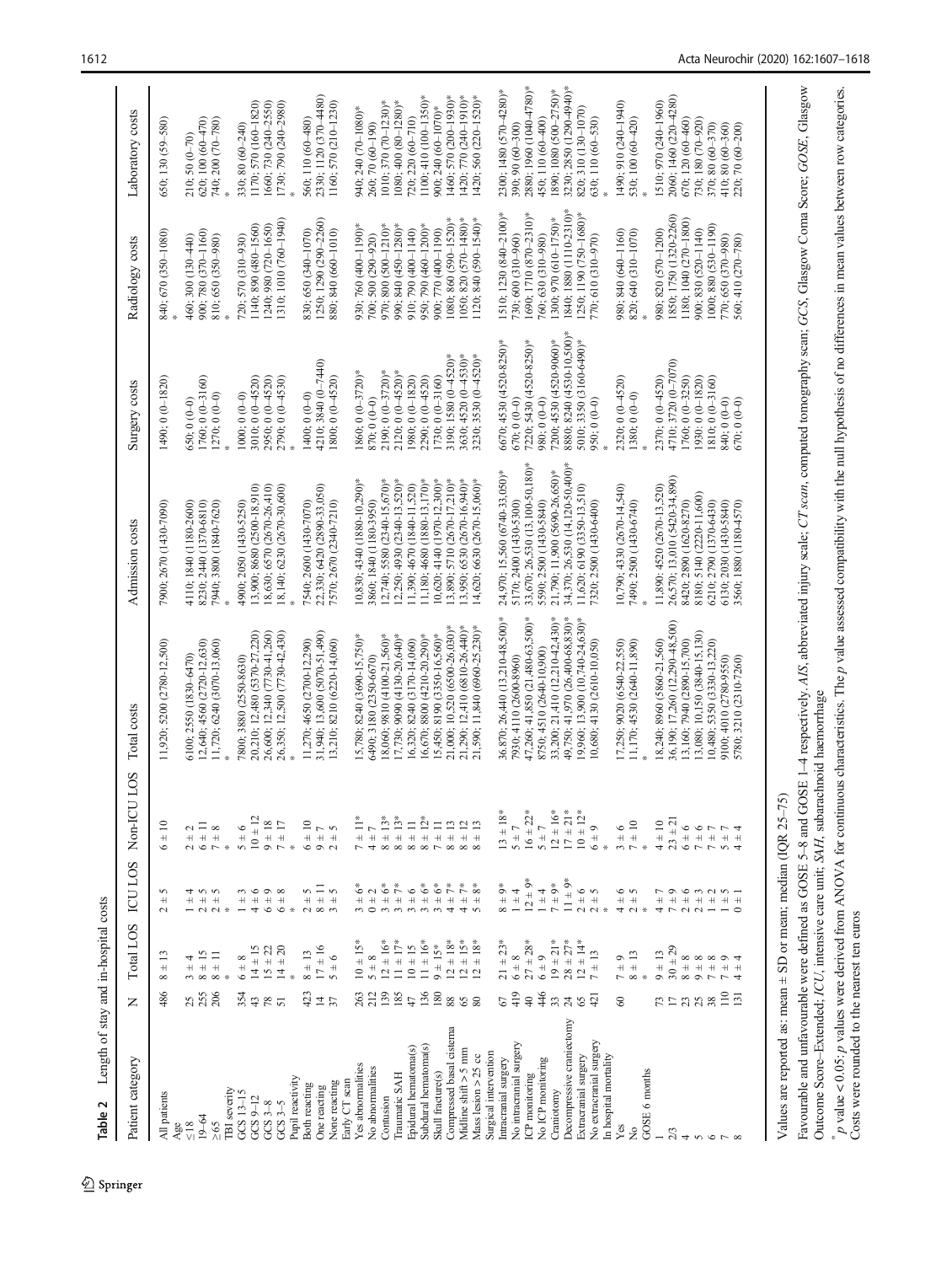<span id="page-6-0"></span>

Fig. 2 The mean in-hospital costs for patients with TBI, specified per severity category and per cost category to show their contribution to the total in-hospital costs

## Study cohort

The predominance of male gender, injury mechanisms (road traffic accidents and falls) and distribution of TBI severity were in accordance with recent literature [\[7](#page-8-0), [15,](#page-8-0) [29,](#page-9-0) [33\]](#page-9-0). The mean age of 56 years was rather high compared to earlier research [\[7](#page-8-0)], but matched changing epidemiological patterns [\[32](#page-9-0)]. The number of intracranial CT abnormalities in mild TBI patients was higher compared with that in literature  $(45.2\% \text{ vs. } 16.1\%)$  [\[26\]](#page-9-0). This is likely caused by different inclusion criteria (hospital admission after TBI vs. ED presentation with head CT after suspected TBI) and differences in accuracy between central and local radiological reading [[73\]](#page-11-0). The number of patients with major extracranial injury  $(AIS \geq 3)$  and pupillary abnormalities was also higher compared with that in literature [\[72](#page-10-0), [77\]](#page-11-0) and the overall CENTER-TBI Core study cohort [\[59](#page-10-0)]. These factors, with other factors like comorbidities and use of anticoagulants, could have negatively influenced patient outcome and/or increased the reported in-hospital healthcare consumption and in-hospital costs in this study.

# Patient outcome

Mortality rates were generally high, but difficult to compare with other studies due to methodological differences [\[16,](#page-8-0) [32](#page-9-0), [51\]](#page-10-0). One meta-analysis reported higher 'all time point' mortality rates for patients of all TBI severities [\[38\]](#page-9-0), while other studies showed lower mortality rates for mild TBI [[10\]](#page-8-0), moderate TBI [[16](#page-8-0)] and severe TBI [\[51,](#page-10-0) [58](#page-10-0)]. Favourable outcome (6-month GOSE) rates were generally higher in literature [\[39,](#page-9-0) [51](#page-10-0), [16\]](#page-8-0). Differences in patient outcome can largely be explained by patient related factors that are known to be associated with worse outcome. Such factors include higher age, higher injury severity, poorer initial neurologic condition and higher TBI severity (defined by GCS) and are reported above average in our cohort [\[28,](#page-9-0) [38,](#page-9-0) [71](#page-10-0)]. For instance, the inclusion of patients with a GCS = 3 and/or bilateral pupillary abnormalities influences the comparison of patient outcome, as they are typically excluded in literature because of their often-perceived dismal prognosis [[65](#page-10-0)]. Even the most severely injured patients that were able to achieve favourable outcome and even full recovery, although rarely, has been reported previously [[71\]](#page-10-0).

The increase in mortality rates (12.3 to 15%) and data on persisting deficits and disabilities after 6 months confirm the need for increased vigilance and attention for rehabilitation or long-term care opportunities. Sustained health problems after TBI have also been reported by long-term follow up studies [[21](#page-9-0), [42,](#page-10-0) [52,](#page-10-0) [74](#page-11-0)], some reporting deterioration between 5 and 10 years [[17](#page-8-0)], others reporting remaining functional limitations up to 20 years after moderate and severe TBI [[3\]](#page-8-0). Long-term impairments are not limited to severe TBI, but are also reported after mild TBI [[14](#page-8-0), [68\]](#page-10-0). Despite the short 6-month follow-up, our results support statements that consider TBI to be an acute injury resulting into a chronic health condition that requires continued care for most patients. TBI should therefore be addressed as such by healthcare providers, researchers and policymakers [[60,](#page-10-0) [79\]](#page-11-0).

## Length of stay

Healthcare consumption in terms of length of stay and surgical intervention was substantial. However, when comparing our overall results to numbers for patients (age < 65) from Canada, our mean LOS (days) was shorter for all patients (8 vs. 13), for patients with mild TBI (6 vs. 9) and severe TBI (15 vs. 22) but similar for moderate TBI (14 vs. 14) [[62](#page-10-0)]. Median LOS was also shorter for mild TBI (3 vs. 9), moderate TBI (7 vs. 11) and severe TBI (7 vs. 12) compared with recent numbers from England and Wales [\[29](#page-9-0)]. In a review on hospital costs for severe TBI patients, total LOS ranged between 10 and 36.8 days and ICU LOS between 7.9 and 25.8 days [[69\]](#page-10-0). The large ranges are exemplary for the existing variation, that is, primarily caused by patient case-mix and treatmentrelated factors [[40\]](#page-9-0). Several factors that we found to be associated with an increased total LOS were also mentioned in literature: lower GCS, higher TBI severity and the presence of extracranial injury [\[13](#page-8-0), [62\]](#page-10-0), ICP monitoring [[46,](#page-10-0) [61](#page-10-0)] and decompressive craniectomy [\[27](#page-9-0), [53\]](#page-10-0).

There were several exceptions. For instance, the most severely injured TBI patients were sometimes admitted to the ward because of treatment limiting decisions shortly after presentation [[50](#page-10-0)]. This could explain the lower LOS and lower in-hospital costs for very severe TBI patients and patients with two non-reacting pupils. Similarly, some mild TBI patients could have been admitted to the ICU because of (suspected) deterioration or over-triage or non-TBI related issues such as age, comorbidities, and concomitant extracranial injuries [\[6](#page-8-0), [36\]](#page-9-0).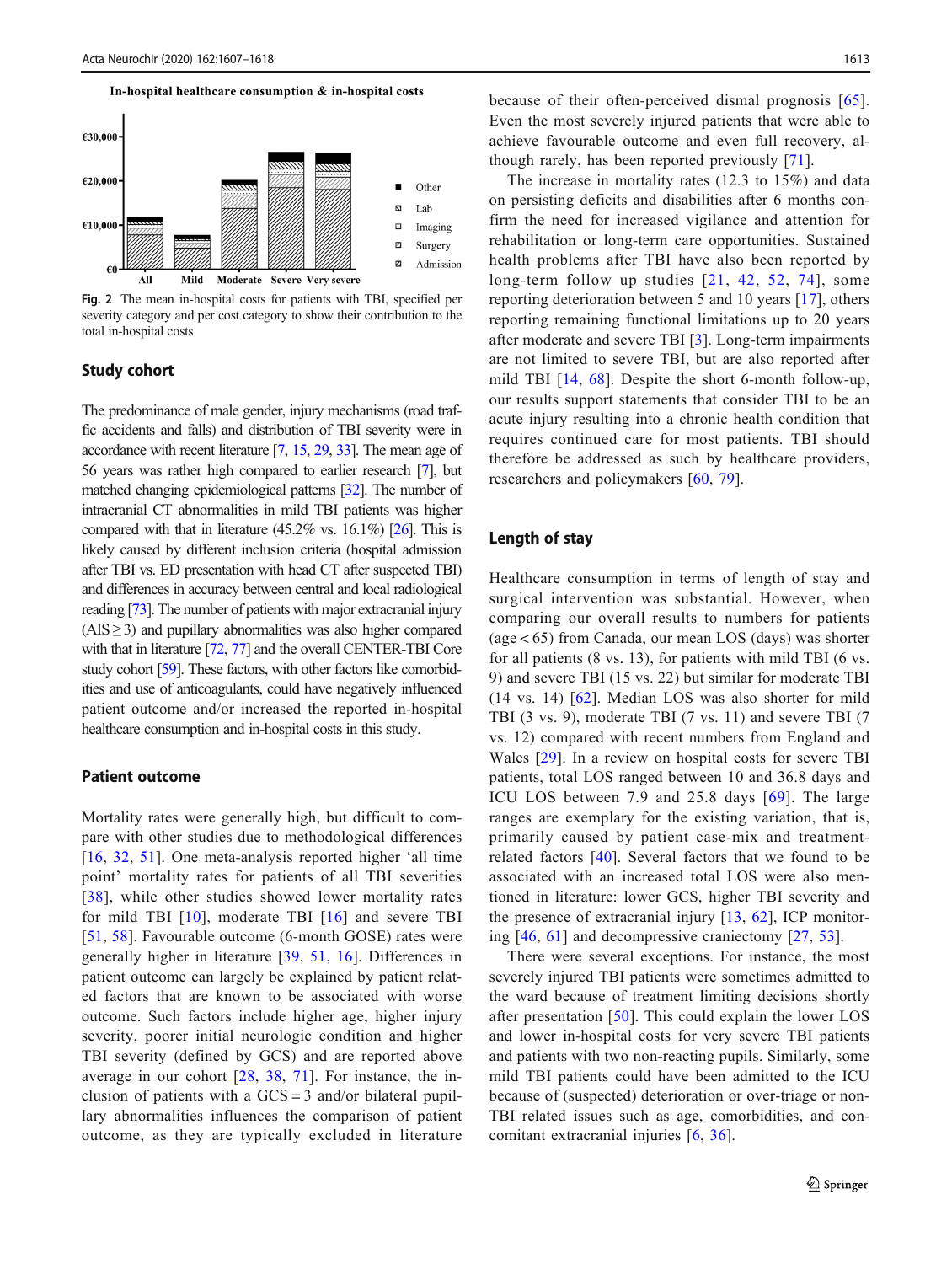### In-hospital costs

The median costs and interquartile range indicate that costs were skewed by a small group of patients with very high costs. The reported costs were generally similar to available literature. One Dutch study reported that the direct and indirect costs for all TBI patients were  $\epsilon$ 18,030 [\[56\]](#page-10-0). Costs were higher for Dutch patients with severe TBI (range  $\epsilon$ 40,680– $\epsilon$ 44,952), but these costs included rehabilitation and nursing home costs [[55](#page-10-0)]. A recent systematic review reported median in-hospital costs per patient with severe TBI of  $\epsilon$ 55,267 (range  $\epsilon$ 2130 to  $\epsilon$ 401,808) [[69\]](#page-10-0). Mean hospital and healthcare charges for TBI in the USA were \$36.075 and \$67.224 respectively [[2](#page-8-0), [35](#page-9-0)]. Differences between studies could be explained by variation, methodological heterogeneity, differences in case mix, but also by geographical location. For example, healthcare expenditures in the USA are generally double of other high-income countries due to prices of labour, goods, pharmaceuticals and administrative costs, while healthcare utilisation was similar [\[45\]](#page-10-0). These issues are also reported in non-TBI literature [[12](#page-8-0), [47](#page-10-0)].

As in other studies, the main cost drivers in this current study were LOS and/or admission (66%), surgery (12%), radiology (7%), labs (4%) and other costs (11%) [\[2,](#page-8-0) [41,](#page-9-0) [81](#page-11-0)]. Inhospital costs were generally higher for the more severely injured patients [[35,](#page-9-0) [41](#page-9-0)], with a lower GCS [[24](#page-9-0), [41,](#page-9-0) [48](#page-10-0), [63,](#page-10-0) [69\]](#page-10-0) or pupillary abnormalities [[70](#page-10-0)]. Higher costs were related to an increased healthcare consumption with longer LOS [[2,](#page-8-0) [48\]](#page-10-0), specialised intensive care unit (ICU) treatment [[2\]](#page-8-0) and a more frequent use of ICP monitoring [\[37](#page-9-0), [61,](#page-10-0) [81](#page-11-0)] and surgical procedures [[41](#page-9-0), [70](#page-10-0), [80](#page-11-0)]. The presence of TBI normally increases the LOS of general admissions [\[62\]](#page-10-0), but extracranial injury and higher overall injury severity in addition to TBI also contributed to higher in-hospital healthcare consumption and in-hospital costs  $[13, 57, 80]$  $[13, 57, 80]$  $[13, 57, 80]$  $[13, 57, 80]$  $[13, 57, 80]$ . It is however impossible to distinguish costs related to extracranial injury from costs related to TBI because these costs are too intertwined.

Compared with the hospital costs for other diseases in the Netherlands, the in-hospital costs for TBI patients were high, especially when TBI severity increased. The hospital costs for patients with ischaemic stroke  $(65.328)$  [\[8\]](#page-8-0), transient ischaemic attack ( $E2.470$ ) [\[8](#page-8-0)], appendicitis ( $E3700$ ) and colorectal cancer  $(\text{\textsterling}9.777 \text{\textcircleedash}17)$  [\[20\]](#page-9-0) were lower, while costs were higher for patients with non-small cell lung cancer ( $\epsilon$ 33.143) [\[67\]](#page-10-0) or patients receiving extracorporeal life support treatment ( $€106.263$ ) [\[44\]](#page-10-0).

### Strengths and limitations

The accurate calculation of in-hospital healthcare consumption and in-hospital costs of a large prospective multicentre cohort is a strength of the current study. There are also several limitations. The GCS is usually used to determine TBI severity [\[7\]](#page-8-0), but its general applicability as a severity measure is also criticised [\[5\]](#page-8-0). The GCS could have been influenced by intoxication, pharmacological

sedation, prehospital intubation, extracranial injury and could thereby have over- and underestimated injury severity [\[54\]](#page-10-0). This could have influenced study results. In a similar way, patient outcome was measured by using in-hospital mortality and GOSE. Critics state that the GOSE insufficiently accounts for the multidimensional nature of TBI outcome [\[32\]](#page-9-0). Unfortunately, earlier reported problems with acquiring the disease related health related quality of life outcome measure QOLIBRI resulted in too many missing data points to be useful for this manuscript [\[70\]](#page-10-0). Another limitation is the short-term follow-up because it is known that patient outcome and costs can change over time [\[17](#page-8-0), [60,](#page-10-0) [79\]](#page-11-0). TBI patients that visited the ER but did not require hospitalisation were not included in this study. A precise calculation and comparison of costs was therefore not possible. Costs of these patients are expected to be substantially lower compared with those of admitted patients since important cost drivers (admission and surgery) are not applicable. Following the unit costs in Supplement 1 (ER, imaging, labs), the average costs are likely to be somewhere between €500 and €1.000. A reduction in number of admitted mild TBI patients, when safe and possible, might result in substantial cost savings, especially since its incidence is high.

The direct costs of TBI (all consumed resources within the health-care sector) are generally considered to be smaller than the indirect costs (loss of productivity and intangible costs) [\[22](#page-9-0), [32,](#page-9-0) [43\]](#page-10-0). Because of the focus on in-hospital costs, our study results dramatically underestimate the exact total costs related to TBI [\[34](#page-9-0), [56](#page-10-0), [66\]](#page-10-0). The reported in-hospital costs are also likely to be an underestimation, despite our accurate calculations. More accurate numbers could be achieved by using hospitals' actual cost prices, rather than approximations from guidelines or governmental organisations. These numbers were unfortunately unavailable. Including an accurate complete cost overview is however essential for future cost-effectiveness studies [[11,](#page-8-0) [34](#page-9-0), [48](#page-10-0), [66\]](#page-10-0).

Future TBI research initiatives should include the combination of long-term outcome and complete economic perspective, because this can improve the objectivity of future treatment decision-making. When striving for cost-effectiveness, people should however not forget the individual aspects of care and the social utility of providing care for severely injured patients [\[25](#page-9-0)].

# Conclusion

Hospitalised TBI patients show substantial in-hospital healthcare consumption and high in-hospital costs, even in patients with mild TBI. These costs are likely to be an underestimation of the actual total costs after TBI. Although patients from all TBI severity categories were able to achieve full recovery, mortality and unfavourable outcome rates were high and increased with TBI severity, intracranial abnormalities, extracranial injury and surgical intervention. Future studies should focus on the longterm effectiveness of treatments in relation to a complete economic perspective.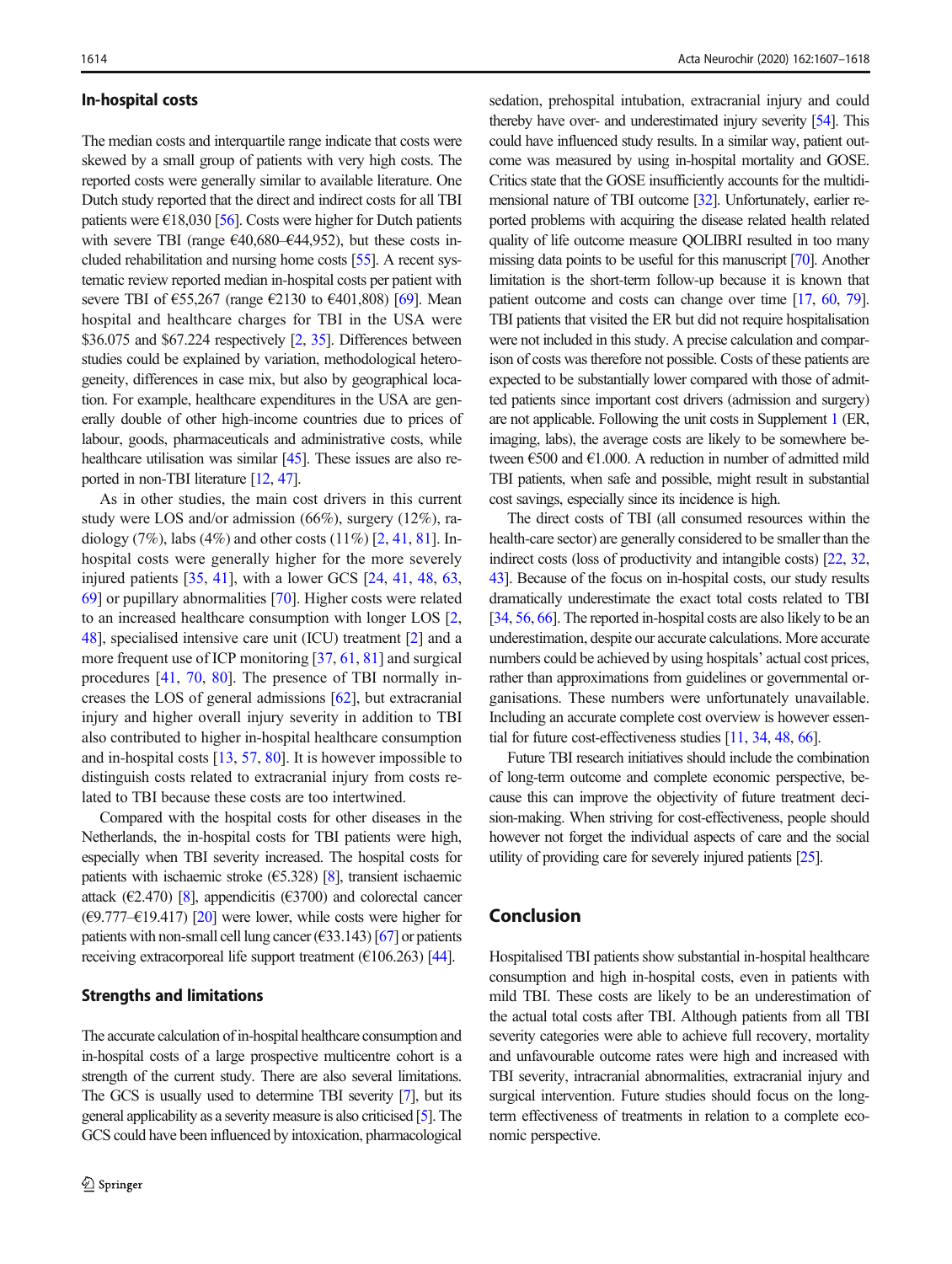<span id="page-8-0"></span>Acknowledgements The authors would like to thank Sander van Buren for his advice on healthcare costs assessment.

Author contribution statement JD, CM, AG, EK, WP, GR and SP made substantial contributions to the conception and design of the study. JD, CM, AP and GR contributed to data collection. JD analysed the data. All authors interpreted the data. JD wrote the manuscript which was critically revised by all authors. All authors read and approved the final manuscript.

Funding information This work was supported by the European Union seventh Framework Program (grant 602,150) for Collaborative European NeuroTrauma Effectiveness Research in Traumatic Brain Injury (CENTER-TBI) and Hersenstichting Nederland (Dutch Brain Foundation) for Neurotraumatology Quality Registry (Net-QuRe).

#### Compliance with ethical standards

Conflict of interest The authors declare they have no conflict of interest.

Ethical approval All procedures performed in studies involving human participants were in accordance with the ethical standards of the institutional and/or national research committee and with the 1964 Helsinki declaration and its later amendments or comparable ethical standards. The study was approved by the responsible institutional review board (METC Leiden, number P14.222).

Informed consent Informed consent was obtained from patients, proxies, or was deferred in accordance with the CENTER-TBI research protocol. All used informed consent procedures were approved by the responsible institutional review board.

Open Access This article is licensed under a Creative Commons Attribution 4.0 International License, which permits use, sharing, adaptation, distribution and reproduction in any medium or format, as long as you give appropriate credit to the original author(s) and the source, provide a link to the Creative Commons licence, and indicate if changes were made. The images or other third party material in this article are included in the article's Creative Commons licence, unless indicated otherwise in a credit line to the material. If material is not included in the article's Creative Commons licence and your intended use is not permitted by statutory regulation or exceeds the permitted use, you will need to obtain permission directly from the copyright holder. To view a copy of this licence, visit [http://creativecommons.org/licenses/by/4.0/.](http://creativecommons.org/licenses/by/4.0/)

# References

- 1. Alali AS, Burton K, Fowler RA, Naimark DM, Scales DC, Mainprize TG, Nathens AB (2015) Economic evaluations in the diagnosis and management of traumatic brain injury: a systematic review and analysis of quality. Value Health 18:721–734. [https://](https://doi.org/10.1016/j.jval.2015.04.012) [doi.org/10.1016/j.jval.2015.04.012](https://doi.org/10.1016/j.jval.2015.04.012)
- 2. Albrecht JS, Slejko JF, Stein DM, Smith GS (2017) Treatment charges for traumatic brain injury among older adults at a trauma center. J Head Trauma Rehabil. [https://doi.org/10.1097/HTR.](https://doi.org/10.1097/HTR.0000000000000297) [0000000000000297](https://doi.org/10.1097/HTR.0000000000000297)
- 3. Andelic N, Howe EI, Hellstrom T, Sanchez MF, Lu J, Lovstad M, Roe C (2018) Disability and quality of life 20 years after traumatic brain injury. Brain Behav 8:e01018. <https://doi.org/10.1002/brb3.1018>
- 4. Beck B, Gantner D, Cameron P, Braaf S, Saxena M, Cooper DJ, Gabbe B (2017) Temporal trends in functional outcomes following

severe traumatic brain injury: 2006-2015. J Neurotrauma. [https://](https://doi.org/10.1089/neu.2017.5287) [doi.org/10.1089/neu.2017.5287](https://doi.org/10.1089/neu.2017.5287)

- 5. Becker A, Peleg K, Olsha O, Givon A, Kessel B (2018) Analysis of incidence of traumatic brain injury in blunt trauma patients with Glasgow Coma Scale of 12 or less. Chin J Traumatol 21:152– 155. [https://doi.org/10.1016/j.cjtee.2018.01.004](http://creativecommons.org/licenses/by/4.0/)
- 6. Bonow RH, Quistberg A, Rivara FP, Vavilala MS (2019) Intensive care unit admission patterns for mild traumatic brain injury in the USA. Neurocrit Care 30:157–170. [https://doi.org/10.1007/s12028-](https://doi.org/10.1007/s12028-018-0590-0) [018-0590-0](https://doi.org/10.1007/s12028-018-0590-0)
- 7. Brazinova A, Rehorcikova V, Taylor MS, Buckova V, Majdan M, Psota M, Peeters W, Feigin V, Theadom A, Holkovic L, Synnot A (2018) Epidemiology of traumatic brain injury in Europe: a living systematic review. J Neurotrauma. [https://doi.org/10.1089/neu.](https://doi.org/10.1089/neu.2015.4126) [2015.4126](https://doi.org/10.1089/neu.2015.4126)
- 8. Buisman LR, Tan SS, Nederkoorn PJ, Koudstaal PJ, Redekop WK (2015) Hospital costs of ischemic stroke and TIA in the Netherlands. Neurology 84:2208–2215. [https://doi.org/10.1212/](https://doi.org/10.1212/wnl.0000000000001635) [wnl.0000000000001635](https://doi.org/10.1212/wnl.0000000000001635)
- 9. Carney N, Totten AM, O'Reilly C, Ullman JS, Hawryluk GW, Bell MJ, Bratton SL, Chesnut R, Harris OA, Kissoon N, Rubiano AM, Shutter L, Tasker RC, Vavilala MS, Wilberger J, Wright DW, Ghajar J (2017) Guidelines for the management of severe traumatic brain injury, fourth edition. Neurosurgery 80:6–15. [https://doi.org/](https://doi.org/10.1227/neu.0000000000001432) [10.1227/neu.0000000000001432](https://doi.org/10.1227/neu.0000000000001432)
- 10. Carroll LJ, Cassidy JD, Cancelliere C, Côté P, Hincapié CA, Kristman VL, Holm LW, Borg J, Nygren-de Boussard C, Hartvigsen J (2014) Systematic review of the prognosis after mild traumatic brain injury in adults: cognitive, psychiatric, and mortality outcomes: results of the international collaboration on mild traumatic brain injury prognosis. Arch Phys Med Rehabil 95:S152– S173. <https://doi.org/10.1016/j.apmr.2013.08.300>
- 11. Chen A, Bushmeneva K, Zagorski B, Colantonio A, Parsons D, Wodchis WP (2012) Direct cost associated with acquired brain injury in Ontario. BMC Neurol 12:76. [https://doi.org/10.1186/](https://doi.org/10.1186/1471-2377-12-76) [1471-2377-12-76](https://doi.org/10.1186/1471-2377-12-76)
- 12. Cnossen MC, Polinder S, Andriessen TM, van der Naalt J, Haitsma I, Horn J, Franschman G, Vos PE, Steyerberg EW, Lingsma H (2017) Causes and consequences of treatment variation in moderate and severe traumatic brain injury: a multicenter study. Crit Care Med 45:660–669. <https://doi.org/10.1097/ccm.0000000000002263>
- 13. Davis KL, Joshi AV, Tortella BJ, Candrilli SD (2007) The direct economic burden of blunt and penetrating trauma in a managed care population. J Trauma 62:622–629. [https://doi.org/10.1097/TA.](https://doi.org/10.1097/TA.0b013e318031afe3) [0b013e318031afe3](https://doi.org/10.1097/TA.0b013e318031afe3)
- 14. De Koning ME, Scheenen ME, Van Der Horn HJ, Spikman JM, Van Der Naalt J (2018) From ''miserable minority' to the 'fortunate few': the other end of the mild traumatic brain injury spectrum. Brain Inj 32:540–543. [https://doi.org/10.1080/02699052.2018.](https://doi.org/10.1080/02699052.2018.1431844) [1431844](https://doi.org/10.1080/02699052.2018.1431844)
- 15. Dewan MC, Rattani A, Gupta S, Baticulon RE, Hung YC, Punchak M, Agrawal A, Adeleye AO, Shrime MG, Rubiano AM, Rosenfeld JV, Park KB (2018) Estimating the global incidence of traumatic brain injury. J Neurosurg:1–18. [https://doi.org/10.3171/2017.10.](https://doi.org/10.3171/2017.10.jns17352) [jns17352](https://doi.org/10.3171/2017.10.jns17352)
- 16. Einarsen CE, van der Naalt J, Jacobs B, Follestad T, Moen KG, Vik A, Haberg AK, Skandsen T (2018) Moderate traumatic brain injury: clinical characteristics and a prognostic model of 12-month outcome. World Neurosurg 114:e1199–e1210. [https://doi.org/10.](https://doi.org/10.1016/j.wneu.2018.03.176) [1016/j.wneu.2018.03.176](https://doi.org/10.1016/j.wneu.2018.03.176)
- 17. Forslund MV, Perrin PB, Roe C, Sigurdardottir S, Hellstrom T, Berntsen SA, Lu J, Arango-Lasprilla JC, Andelic N (2019) Global outcome trajectories up to 10 years after moderate to severe traumatic brain injury. Front Neurol 10:219. [https://doi.org/10.](https://doi.org/10.3389/fneur.2019.00219) [3389/fneur.2019.00219](https://doi.org/10.3389/fneur.2019.00219)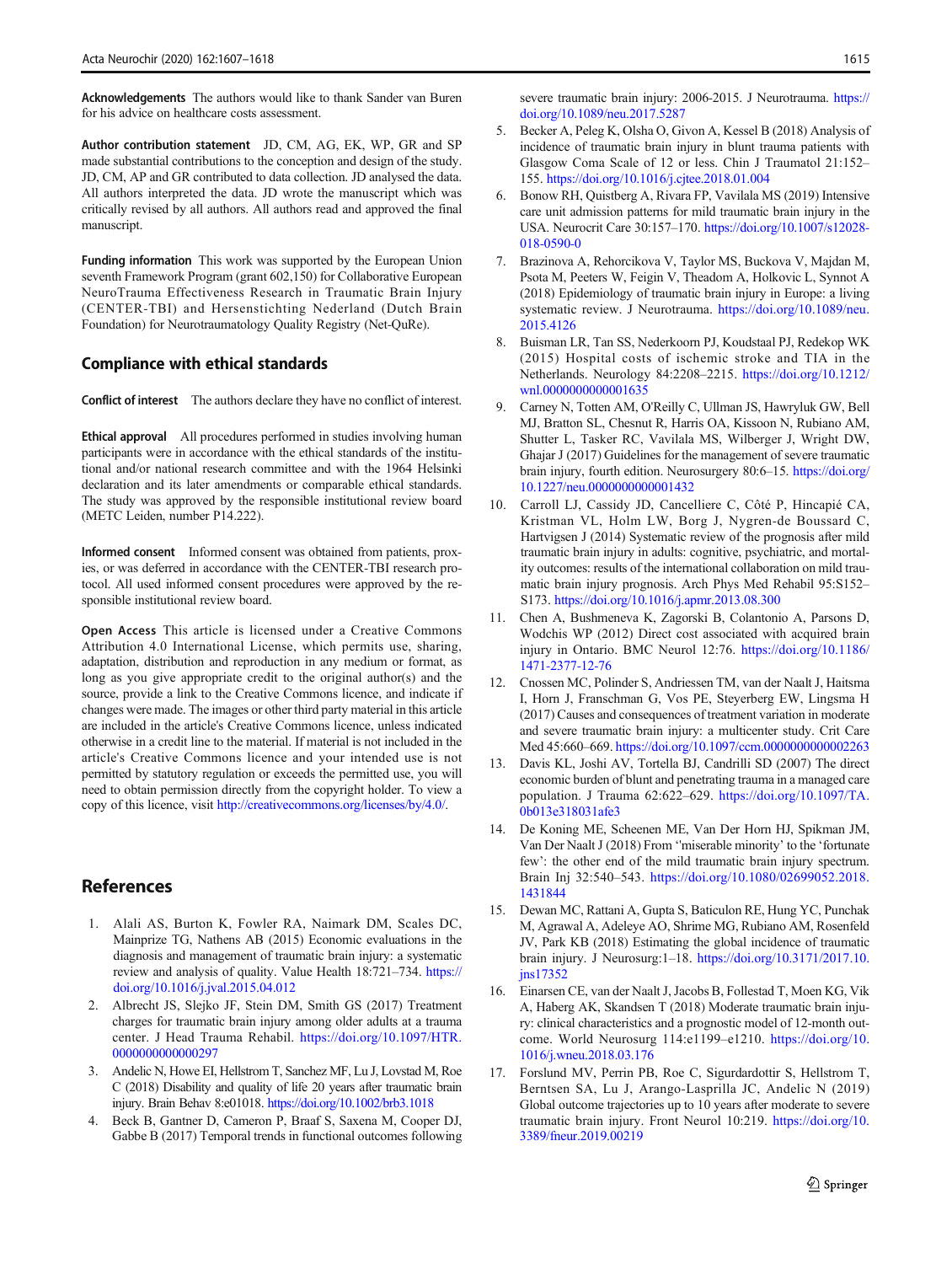- <span id="page-9-0"></span>18. Fountain DM, Kolias AG, Lecky FE, Bouamra O, Lawrence T, Adams H, Bond SJ, Hutchinson PJ (2017) Survival trends after surgery for acute subdural hematoma in adults over a 20-year period. Ann Surg 265:590–596. [https://doi.org/10.1097/sla.](https://doi.org/10.1097/sla.0000000000001682) [0000000000001682](https://doi.org/10.1097/sla.0000000000001682)
- 19. Frontera JA, Egorova N, Moskowitz AJ (2011) National trend in prevalence, cost, and discharge disposition after subdural hematoma from 1998-2007. Crit Care Med 39:1619–1625. [https://doi.org/](https://doi.org/10.1097/CCM.0b013e3182186ed6) [10.1097/CCM.0b013e3182186ed6](https://doi.org/10.1097/CCM.0b013e3182186ed6)
- 20. Govaert JA, van Dijk WA, Fiocco M, Scheffer AC, Gietelink L, Wouters MW, Tollenaar RA (2016) Nationwide outcomes measurement in colorectal cancer surgery: improving quality and reducing costs. J Am Coll Surg 222:19–29.e12. [https://doi.org/10.1016/j.](https://doi.org/10.1016/j.jamcollsurg.2015.09.020) [jamcollsurg.2015.09.020](https://doi.org/10.1016/j.jamcollsurg.2015.09.020)
- 21. Grauwmeijer E, Heijenbrok-Kal MH, Peppel LD, Hartjes CJ, Haitsma IK, de Koning I, Ribbers GM (2018) Cognition, health-related quality of life, and depression ten years after moderate to severe traumatic brain injury: a prospective cohort study. J Neurotrauma 35:1543–1551. <https://doi.org/10.1089/neu.2017.5404>
- 22. Gustavsson A, Svensson M, Jacobi F, Allgulander C, Alonso J, Beghi E, Dodel R, Ekman M, Faravelli C, Fratiglioni L, Gannon B, Jones DH, Jennum P, Jordanova A, Jonsson L, Karampampa K, Knapp M, Kobelt G, Kurth T, Lieb R, Linde M, Ljungcrantz C, Maercker A, Melin B, Moscarelli M, Musayev A, Norwood F, Preisig M, Pugliatti M, Rehm J, Salvador-Carulla L, Schlehofer B, Simon R, Steinhausen HC, Stovner LJ, Vallat JM, Van den Bergh P, van Os J, Vos P, Xu W, Wittchen HU, Jonsson B, Olesen J (2011) Cost of disorders of the brain in Europe 2010. Eur Neuropsychopharmacol 21:718–779. [https://doi.org/10.1016/](https://doi.org/10.1016/j.euroneuro.2011.08.008) [j.euroneuro.2011.08.008](https://doi.org/10.1016/j.euroneuro.2011.08.008)
- 23. Hakkaart-van Roijen L vdLN, Bouwmans CAM, Kanters TA, Tan SS. Kostenhandleiding: Methodologie van kostenonderzoek en referentieprijzen voor economische evaluaties in de gezondheidszorg. Zorginstituut Nederland. Geactualiseerde versie 2015. [https://www.zorginstituutnederland.nl/binaries/zinl/](http://creativecommons.org/licenses/by/4.0/) [documenten/publicatie/2016/02/29/richtlijn-voor-het-uitvoeren](http://creativecommons.org/licenses/by/4.0/)[van-economische-evaluaties-in-de-gezondheidszorg/Richtlijn+](http://creativecommons.org/licenses/by/4.0/) [voor+het+uitvoeren+van+economische+evaluaties+in+de+](http://creativecommons.org/licenses/by/4.0/) [gezondheidszorg+%28verdiepingsmodules%29.pdf](http://creativecommons.org/licenses/by/4.0/). Accessed 30 Sep 2019
- 24. Ho KM, Honeybul S, Lind CR, Gillett GR, Litton E (2011) Costeffectiveness of decompressive craniectomy as a lifesaving rescue procedure for patients with severe traumatic brain injury. J Trauma 71:1637–1644; discussion 1644. [https://doi.org/10.1097/TA.](https://doi.org/10.1097/TA.0b013e31823a08f1) [0b013e31823a08f1](https://doi.org/10.1097/TA.0b013e31823a08f1)
- 25. Honeybul S, Gillett GR, Ho KM, Lind CR (2011) Neurotrauma and the rule of rescue. J Med Ethics 37:707–710. [https://doi.org/10.](https://doi.org/10.1136/medethics-2011-100081) [1136/medethics-2011-100081](https://doi.org/10.1136/medethics-2011-100081)
- 26. Isokuortti H, Iverson GL, Silverberg ND, Kataja A, Brander A, Ohman J, Luoto TM (2018) Characterizing the type and location of intracranial abnormalities in mild traumatic brain injury. J Neurosurg 129:1588–1597. [https://doi.org/10.3171/2017.7.](https://doi.org/10.3171/2017.7.Jns17615) [Jns17615](https://doi.org/10.3171/2017.7.Jns17615)
- 27. Keita S, Kazuhiro S, Jun T, Hidenori H, Akio M (2019) In-hospital mortality and length of hospital stay with craniotomy versus craniectomy for acute subdural hemorrhage: a multicenter, propensity score–matched analysis. J Neurosurgery:1–10. [https://doi.org/](https://doi.org/10.3171/2019.4.JNS182660) [10.3171/2019.4.JNS182660](https://doi.org/10.3171/2019.4.JNS182660)
- 28. Krishnamoorthy V, Vavilala MS, Mills B, Rowhani-Rahbar A (2015) Demographic and clinical risk factors associated with hospital mortality after isolated severe traumatic brain injury: a cohort study. J Intensive Care 3:46. <https://doi.org/10.1186/s40560-015-0113-4>
- 29. Lawrence T, Helmy A, Bouamra O, Woodford M, Lecky F, Hutchinson PJ (2016) Traumatic brain injury in England and Wales: prospective audit of epidemiology, complications and

standardised mortality. BMJ Open 6:e012197. [https://doi.org/10.](https://doi.org/10.1136/bmjopen-2016-012197) [1136/bmjopen-2016-012197](https://doi.org/10.1136/bmjopen-2016-012197)

- 30. Lu J, Roe C, Aas E, Lapane KL, Niemeier J, Arango-Lasprilla JC, Andelic N (2013) Traumatic brain injury: methodological approaches to estimate health and economic outcomes. J Neurotrauma 30:1925– 1933. <https://doi.org/10.1089/neu.2013.2891>
- 31. Maas AI, Menon DK, Steyerberg EW, Citerio G, Lecky F, Manley GT, Hill S, Legrand V, Sorgner A (2015) Collaborative European NeuroTrauma effectiveness research in traumatic brain injury (CENTER-TBI): a prospective longitudinal observational study. Neurosurgery 76:67–80. [https://doi.org/10.1227/neu.](https://doi.org/10.1227/neu.0000000000000575) [0000000000000575](https://doi.org/10.1227/neu.0000000000000575)
- 32. Maas AIR, Menon DK, Adelson PD, Andelic N, Bell MJ, Belli A, Bragge P, Brazinova A, Buki A, Chesnut RM, Citerio G, Coburn M, Cooper DJ, Crowder AT, Czeiter E, Czosnyka M, Diaz-Arrastia R, Dreier JP, Duhaime AC, Ercole A, van Essen TA, Feigin VL, Gao G, Giacino J, Gonzalez-Lara LE, Gruen RL, Gupta D, Hartings JA, Hill S, Jiang JY, Ketharanathan N, Kompanje EJO, Lanyon L, Laureys S, Lecky F, Levin H, Lingsma HF, Maegele M, Majdan M, Manley G, Marsteller J, Mascia L, McFadyen C, Mondello S, Newcombe V, Palotie A, Parizel PM, Peul W, Piercy J, Polinder S, Puybasset L, Rasmussen TE, Rossaint R, Smielewski P, Soderberg J, Stanworth SJ, Stein MB, von Steinbuchel N, Stewart W, Steyerberg EW, Stocchetti N, Synnot A, Te Ao B, Tenovuo O, Theadom A, Tibboel D, Videtta W, Wang KKW, Williams WH, Wilson L, Yaffe K (2017) Traumatic brain injury: integrated approaches to improve prevention, clinical care, and research. Lancet Neurol 16:987–1048. [https://doi.org/10.1016/s1474-4422\(17\)](https://doi.org/10.1016/s1474-4422(17)30371-x) [30371-x](https://doi.org/10.1016/s1474-4422(17)30371-x)
- 33. Majdan M, Plancikova D, Brazinova A, Rusnak M, Nieboer D, Feigin V, Maas A (2016) Epidemiology of traumatic brain injuries in Europe: a cross-sectional analysis. Lancet Public Health 1:e76– e83. [https://doi.org/10.1016/s2468-2667\(16\)30017-2](https://doi.org/10.1016/s2468-2667(16)30017-2)
- 34. Majdan M, Plancikova D, Maas A, Polinder S, Feigin V, Theadom A, Rusnak M, Brazinova A, Haagsma J (2017) Years of life lost due to traumatic brain injury in Europe: a cross-sectional analysis of 16 countries. PLoS Med 14:e1002331. [https://doi.org/10.1371/journal.](https://doi.org/10.1371/journal.pmed.1002331) [pmed.1002331](https://doi.org/10.1371/journal.pmed.1002331)
- 35. Marin JR, Weaver MD, Mannix RC (2017) Burden of USA hospital charges for traumatic brain injury. Brain Inj 31:24–31
- 36. Marincowitz C, Lecky FE, Townend W, Borakati A, Fabbri A, Sheldon TA (2018) The risk of deterioration in GCS13-15 patients with traumatic brain injury identified by computed tomography imaging: a systematic review and meta-analysis. J Neurotrauma 35:703–718. <https://doi.org/10.1089/neu.2017.5259>
- 37. Martini RP, Deem S, Yanez ND, Chesnut RM, Weiss NS, Daniel S, Souter M, Treggiari MM (2009) Management guided by brain tissue oxygen monitoring and outcome following severe traumatic brain injury. J Neurosurg 111:644–649. [https://doi.org/10.3171/](https://doi.org/10.3171/2009.2.Jns08998) [2009.2.Jns08998](https://doi.org/10.3171/2009.2.Jns08998)
- 38. McIntyre A, Mehta S, Aubut J, Dijkers M, Teasell RW (2013) Mortality among older adults after a traumatic brain injury: a meta-analysis. Brain Inj 27:31–40. [https://doi.org/10.3109/02699052.](https://doi.org/10.3109/02699052.2012.700086) [2012.700086](https://doi.org/10.3109/02699052.2012.700086)
- 39. McIntyre A, Mehta S, Janzen S, Aubut J, Teasell RW (2013) A meta-analysis of functional outcome among older adults with traumatic brain injury. NeuroRehabilitation 32:409–414. [https://doi.](https://doi.org/10.3233/nre-130862) [org/10.3233/nre-130862](https://doi.org/10.3233/nre-130862)
- Moore L, Stelfox HT, Evans D, Hameed SM, Yanchar NL, Simons R, Kortbeek J, Bourgeois G, Clement J, Lauzier F, Turgeon AF (2018) Hospital and intensive care unit length of stay for injury admissions: a pan-Canadian cohort study. Ann Surg 267:177– 182. <https://doi.org/10.1097/sla.0000000000002036>
- 41. Morris S, Ridley S, Lecky FE, Munro V, Christensen MC (2008) Determinants of hospital costs associated with traumatic brain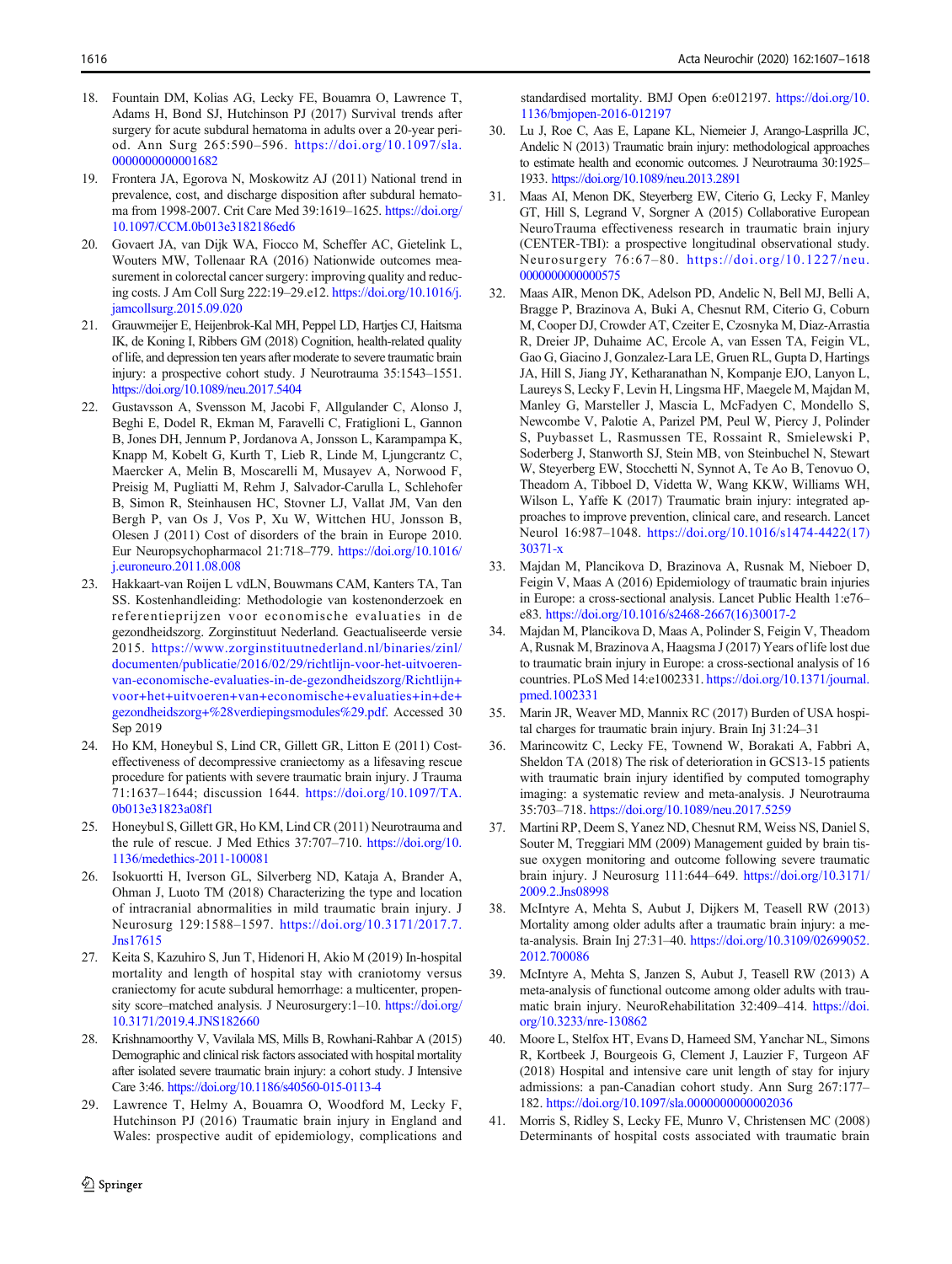<span id="page-10-0"></span>injury in England and Wales. Anaesthesia 63:499–508. [https://doi.](https://doi.org/10.1111/j.1365-2044.2007.05432.x) [org/10.1111/j.1365-2044.2007.05432.x](https://doi.org/10.1111/j.1365-2044.2007.05432.x)

- 42. Moskowitz E, Melendez CI, Dunn J, Khan AD, Gonzalez R, Liebscher S, Schroeppel TJ (2018) Long-term effects of decompressive craniectomy on functional outcomes after traumatic brain injury: a multicenter study. Am Surg 84:1314–1318
- 43. Olesen J, Gustavsson A, Svensson M, Wittchen HU, Jonsson B (2012) The economic cost of brain disorders in Europe. Eur J Neurol 19:155–162. [https://doi.org/10.1111/j.1468-1331.2011.](https://doi.org/10.1111/j.1468-1331.2011.03590.x) 03590 x
- 44. Oude Lansink-Hartgring A, van den Hengel B, van der Bij W, Erasmus ME, Mariani MA, Rienstra M, Cernak V, Vermeulen KM, van den Bergh WM (2016) Hospital costs of extracorporeal life support therapy. Crit Care Med 44:717–723. [https://doi.org/10.](https://doi.org/10.1097/ccm.0000000000001477) [1097/ccm.0000000000001477](https://doi.org/10.1097/ccm.0000000000001477)
- 45. Papanicolas I, Woskie LR, Jha AK (2018) Health care spending in the United States and other high-income countries. JAMA 319: 1024–1039. <https://doi.org/10.1001/jama.2018.1150>
- 46. Piccinini A, Lewis M, Benjamin E, Aiolfi A, Inaba K, Demetriades D (2017) Intracranial pressure monitoring in severe traumatic brain injuries: a closer look at level 1 trauma centers in the United States. Injury 48:1944–1950. <https://doi.org/10.1016/j.injury.2017.04.033>
- 47. Polinder S, Meerding WJ, van Baar ME, Toet H, Mulder S, van Beeck EF (2005) Cost estimation of injury-related hospital admissions in 10 European countries. J Trauma 59:1283–1290; discussion 1290-1281. <https://doi.org/10.1097/01.ta.0000195998.11304.5b>
- Ponsford JL, Spitz G, Cromarty F, Gifford D, Attwood D (2013) Costs of care after traumatic brain injury. J Neurotrauma 30:1498– 1505. <https://doi.org/10.1089/neu.2012.2843>
- 49. Raj R, Bendel S, Reinikainen M, Hoppu S, Laitio R, Ala-Kokko T, Curtze S, Skrifvars MB (2018) Costs, outcome and cost-effectiveness of neurocritical care: a multi-center observational study. Crit Care 22: 225. <https://doi.org/10.1186/s13054-018-2151-5>
- 50. Robertsen A, Førde R, Skaga NO, Helseth E (2017) Treatmentlimiting decisions in patients with severe traumatic brain injury in a Norwegian regional trauma center. Scand J Trauma Resusc Emerg Med 25:44–44. <https://doi.org/10.1186/s13049-017-0385-x>
- 51. Rosenfeld JV, Maas AI, Bragge P, Morganti-Kossmann MC, Manley GT, Gruen RL (2012) Early management of severe traumatic brain injury. Lancet 380:1088–1098. [https://doi.org/10.1016/](https://doi.org/10.1016/S0140-6736(12)60864-2) [S0140-6736\(12\)60864-2](https://doi.org/10.1016/S0140-6736(12)60864-2)
- 52. Ruet A, Bayen E, Jourdan C, Ghout I, Meaude L, Lalanne A, Pradat-Diehl P, Nelson G, Charanton J, Aegerter P, Vallat-Azouvi C, Azouvi P (2019) A detailed overview of long-term outcomes in severe traumatic brain injury eight years post-injury. Front Neurol 10:120. <https://doi.org/10.3389/fneur.2019.00120>
- 53. Rush B, Rousseau J, Sekhon MS, Griesdale DE (2016) Craniotomy versus craniectomy for acute traumatic subdural hematoma in the United States: a national retrospective cohort analysis. World Neurosurg 88:25–31. <https://doi.org/10.1016/j.wneu.2015.12.034>
- 54. Salottolo K, Carrick M, Levy AS, Morgan BC, Mains CW, Slone DS, Bar-Or D (2016) Aggressive operative neurosurgical management in patients with extra-axial mass lesion and Glasgow Coma Scale of 3 is associated with survival benefit: a propensity matched analysis. Injury 47:70–76. <https://doi.org/10.1016/j.injury.2015.10.002>
- 55. Saltzherr TP, Goslings JC, Bakker FC, Beenen LFM, Olff M, Meijssen K, Asselman FF, Reitsma JB, Dijkgraaf MGW (2013) Cost-effectiveness of trauma CT in the trauma room versus the radiology department: the REACT trial. Eur Radiol 23:148–155. <https://doi.org/10.1007/s00330-012-2593-0>
- 56. Scholten AC, Haagsma JA, Panneman MJ, van Beeck EF, Polinder S (2014) Traumatic brain injury in the Netherlands: incidence, costs and disability-adjusted life years. PLoS One 9:e110905. [https://doi.](https://doi.org/10.1371/journal.pone.0110905) [org/10.1371/journal.pone.0110905](https://doi.org/10.1371/journal.pone.0110905)
- 57. Spitz G, McKenzie D, Attwood D, Ponsford JL (2016) Cost prediction following traumatic brain injury: model development and

validation. J Neurol Neurosurg Psychiatry 87:173-180. [https://doi.](https://doi.org/10.1136/jnnp-2014-309479) [org/10.1136/jnnp-2014-309479](https://doi.org/10.1136/jnnp-2014-309479)

- 58. Stein SC, Georgoff P, Meghan S, Mizra K, Sonnad SS (2010) 150 years of treating severe traumatic brain injury: a systematic review of progress in mortality. J Neurotrauma 27:1343–1353. [https://doi.](https://doi.org/10.1089/neu.2009.1206) [org/10.1089/neu.2009.1206](https://doi.org/10.1089/neu.2009.1206)
- Steyerberg EW, Wiegers E, Sewalt C, Buki A, Citerio G, De Keyser V, Ercole A, Kunzmann K, Lanyon L, Lecky F, Lingsma H, Manley G, Nelson D, Peul W, Stocchetti N, von Steinbuchel N, Vande Vyvere T, Verheyden J, Wilson L, Maas AIR, Menon DK (2019) Case-mix, care pathways, and outcomes in patients with traumatic brain injury in CENTER-TBI: a European prospective, multicentre, longitudinal, cohort study. Lancet Neurol 18:923–934. [https://doi.org/10.1016/s1474-4422\(19\)30232-7](https://doi.org/10.1016/s1474-4422(19)30232-7)
- 60. Stocchetti N, Zanier ER (2016) Chronic impact of traumatic brain injury on outcome and quality of life: a narrative review. Crit Care 20:148. <https://doi.org/10.1186/s13054-016-1318-1>
- 61. Su SH, Wang F, Hai J, Liu NT, Yu F, Wu YF, Zhu YH (2014) The effects of intracranial pressure monitoring in patients with traumatic brain injury. PLoS One 9:e87432. [https://doi.org/10.1371/journal.](https://doi.org/10.1371/journal.pone.0087432) [pone.0087432](https://doi.org/10.1371/journal.pone.0087432)
- 62. Tardif PA, Moore L, Boutin A, Dufresne P, Omar M, Bourgeois G, Bonaventure PL, Kuimi BL, Turgeon AF (2017) Hospital length of stay following admission for traumatic brain injury in a Canadian integrated trauma system: a retrospective multicenter cohort study. Injury 48:94–100. <https://doi.org/10.1016/j.injury.2016.10.042>
- 63. Te Ao B, Brown P, Tobias M, Ameratunga S, Barker-Collo S, Theadom A, McPherson K, Starkey N, Dowell A, Jones K, Feigin VL (2014) Cost of traumatic brain injury in New Zealand: evidence from a population-based study. Neurology 83:1645– 1652. <https://doi.org/10.1212/wnl.0000000000000933>
- 64. Teasdale G, Jennett B (1974) Assessment of coma and impaired consciousness. A practical scale. Lancet 2:81–84
- 65. Tien HC, Cunha JR, Wu SN, Chughtai T, Tremblay LN, Brenneman FD, Rizoli SB (2006) Do trauma patients with a Glasgow Coma Scale score of 3 and bilateral fixed and dilated pupils have any chance of survival? J Trauma 60:274–278. <https://doi.org/10.1097/01.ta.0000197177.13379.f4>
- 66. Tuominen R, Joelsson P, Tenovuo O (2012) Treatment costs and productivity losses caused by traumatic brain injuries. Brain Inj 26: 1697–1701. <https://doi.org/10.3109/02699052.2012.722256>
- van der Linden N, Bongers ML, Coupe VM, Smit EF, Groen HJ, Welling A, Schramel FM, Uyl-de Groot CA (2016) Costs of nonsmall cell lung cancer in the Netherlands. Lung Cancer 91:79–88. <https://doi.org/10.1016/j.lungcan.2015.10.015>
- van der Naalt J, Timmerman ME, de Koning ME, van der Horn HJ, Scheenen ME, Jacobs B, Hageman G, Yilmaz T, Roks G, Spikman JM (2017) Early predictors of outcome after mild traumatic brain injury (UPFRONT): an observational cohort study. Lancet Neurol 16:532–540. [https://doi.org/10.1016/s1474-4422\(17\)30117-5](https://doi.org/10.1016/s1474-4422(17)30117-5)
- 69. van Dijck J, Dijkman MD, Ophuis RH, de Ruiter GCW, Peul WC, Polinder S (2019) In-hospital costs after severe traumatic brain injury: a systematic review and quality assessment. PLoS One 14: e0216743. <https://doi.org/10.1371/journal.pone.0216743>
- 70. van Dijck J, van Essen TA, Dijkman MD, Mostert CQB, Polinder S, Peul WC, de Ruiter GCW (2019) Functional and patient-reported outcome versus in-hospital costs after traumatic acute subdural hematoma (t-ASDH): a neurosurgical paradox? Acta Neurochir. <https://doi.org/10.1007/s00701-019-03878-5>
- 71. van Dijck JT, Reith FC, van Erp IA, van Essen TA, Maas AI, Peul WC, de Ruiter GC (2018) Decision making in very severe traumatic brain injury (Glasgow Coma Scale 3-5): a literature review of acute neurosurgical management. J Neurosurg Sci 62:153–177. [https://](https://doi.org/10.23736/s0390-5616.17.04255-2) [doi.org/10.23736/s0390-5616.17.04255-2](https://doi.org/10.23736/s0390-5616.17.04255-2)
- 72. van Leeuwen N, Lingsma HF, Perel P, Lecky F, Roozenbeek B, Lu J, Shakur H, Weir J, Steyerberg EW, Maas AI (2012) Prognostic